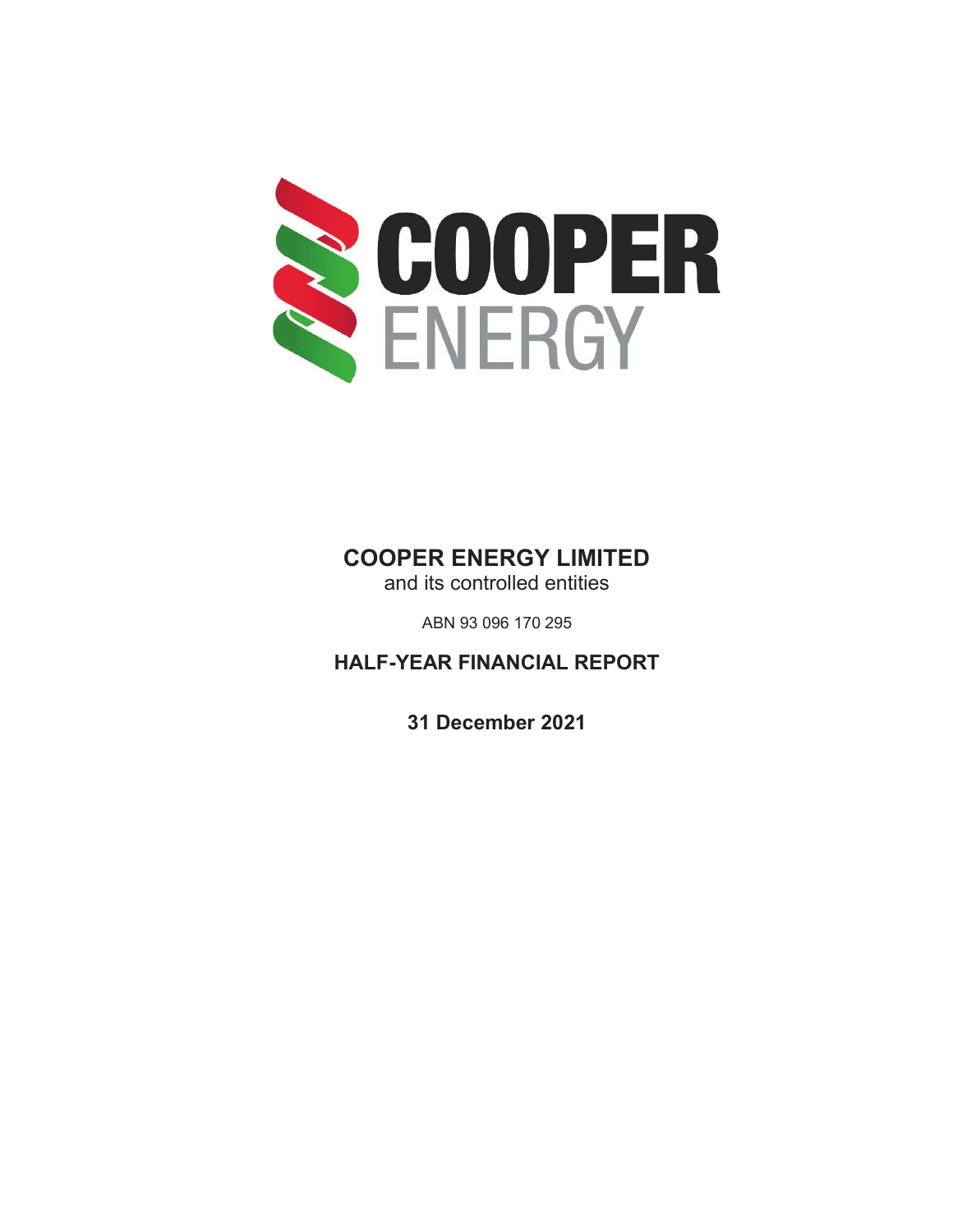# **Appendix 4D Interim Financial Report**

Cooper Energy Limited

ABN 93 096 170 295 **Report ending** 

Corresponding period

Percentage Change %

31 December 2021 31 December 2020

> **Amount** \$'000 Dec 20

**Amount \$'000 Dec 21**

*Results for announcement to the market* 

Revenue from ordinary activities 96% **95,385 48,623**

Total loss for the period attributable to members **1998 1998 (5,929)** (23,058)

Net tangible assets per share **19.1** cents **19.5 cents** 19.5 cents

(inclusive of exploration and development expenditure capitalised)

The Directors do not propose to pay a dividend. The attached Financial Report has been audited.

#### **Review and Results of Operations**

The attached Operating and Financial Review provides further information and explanation.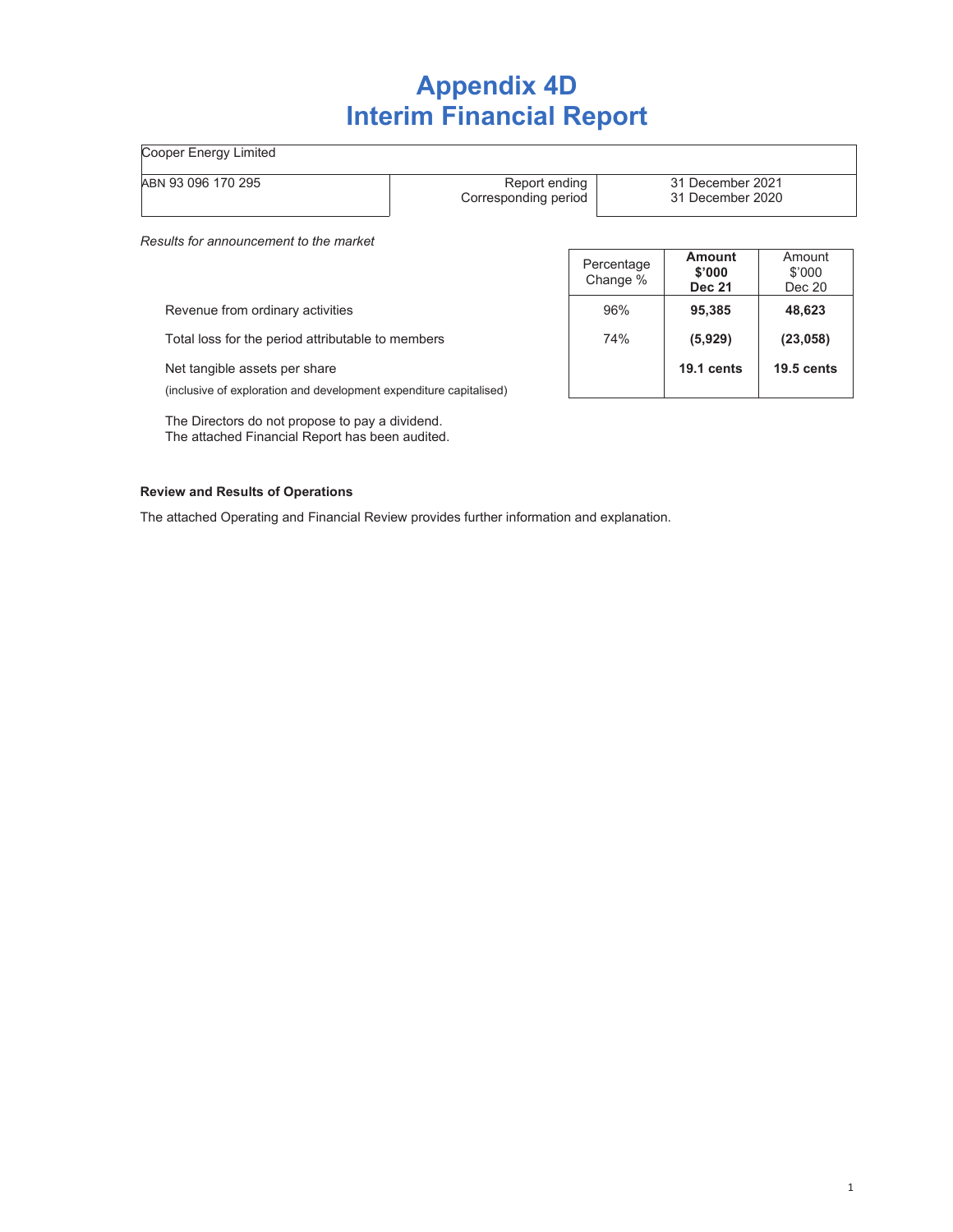# **Table of Contents**

|                                                                              | Page |
|------------------------------------------------------------------------------|------|
| Operating and Financial Review                                               | 3    |
| Directors' Report                                                            | 10   |
| Auditor's Independence Declaration to the Directors of Cooper Energy Limited | 11   |
| Consolidated Statement of Comprehensive Income                               | 12   |
| <b>Consolidated Statement of Financial Position</b>                          | 13   |
| Consolidated Statement of Changes in Equity                                  | 14   |
| <b>Consolidated Statement of Cash Flows</b>                                  | 15   |
| Notes to the Consolidated Financial Statements                               | 16   |
| Directors' Declaration                                                       | 25   |
| Independent Review Report to the Members of Cooper Energy Limited            | 26   |
| Corporate Directory                                                          | 28   |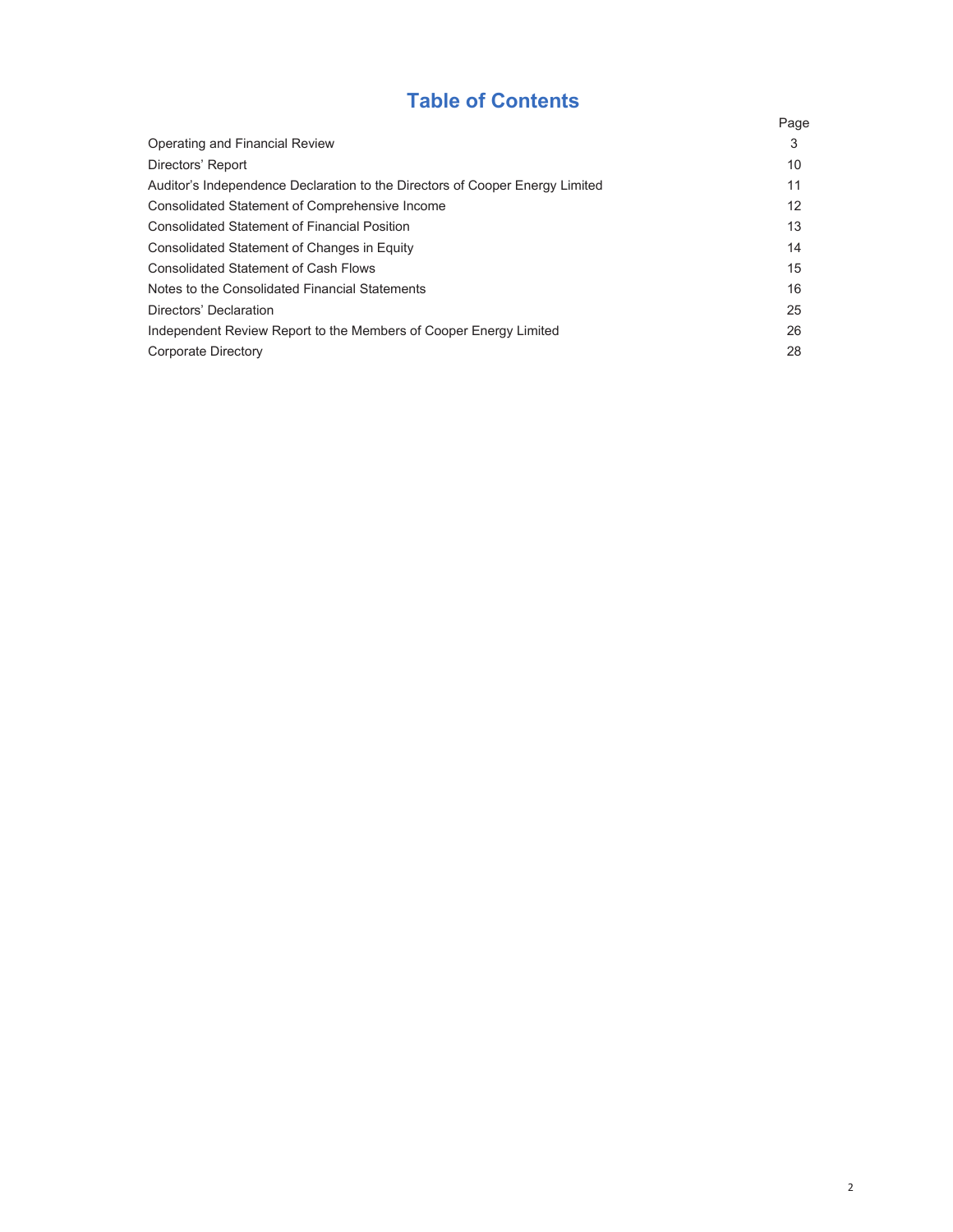## **Operations**

Cooper Energy Limited ("Cooper Energy" or the "Company") generates revenue from the production of gas from the Otway and Gippsland basins, and production of oil from the Cooper Basin. The Company's current operations and interests include:

- offshore gas production in the Gippsland Basin, Victoria, from the Sole gas field;
- offshore gas and gas liquids production in the Otway Basin, Victoria, from the Casino, Henry and Netherby ("Casino Henry") gas fields;
- onshore oil production and exploration prospects in the western flank of the Cooper Basin, South Australia;
- the Athena Gas Plant (previously known as the Minerva Gas Plant) located near Port Campbell in western Victoria;
- the Manta gas and liquids field in the Gippsland Basin;
- the Annie gas discovery in the offshore Otway Basin; and
- exploration and appraisal prospects in the Otway, Gippsland and Cooper Basins.

The Company is the Operator of all of its offshore gas activities and of the Athena Gas Plant.

#### **Workforce**

At 31 December 2021, the Company had 88.0 full time equivalent ("FTE") employees and 13.6 FTE contractors compared with 88.5 FTE employees and 16.8 FTE contractors at 30 June 2021. Contractor numbers will continue to fluctuate in line with project requirements.

#### **Health Safety, Environment and Sustainability**

No Lost Time Injuries ("LTI") were recorded during the FY22 first half. One minor injury was sustained by a contractor in April 2021 which resulted in a Total Recordable Incident Frequency Rate ("TRIFR") of 3.69 at the end of the period, an improvement on the TRIFR at the end of FY21 of 6.92. In line with industry practice, TRIFR statistics are calculated on a trailing 12-month basis.

There were no Tier 1 or Tier 2 process safety incidents and no reportable environmental incidents during the FY22 first half.

4,340 Australian Carbon Credit Units were purchased and retired during the half year to fully offset the Company's FY21 Scope 1 and Scope 2 emissions as well as the directly controllable components of Scope 3 emissions. This offset process is carried out on an annual cycle.

#### **Production**

Record oil and gas production of 1.57 MMboe was 31% higher than the FY21 first half, mainly due to increased gas production from Sole.

Total gas production of 9.2 PJ was 39% higher than the prior half. In the Gippsland Basin, increased Sole production resulted in a 87% increase in gas production to 7.3 PJ. In the Otway Basin, natural field decline and processing interruptions as part of the Athena Gas Processing Project contributed to a 27% decline in gas production to 1.9 PJ (net to Cooper Energy).

Oil and condensate production of 66.9 kbbl was 19% lower than the FY21 first half, mainly due to natural field decline.

#### **Commercial**

Key commercial activities during the FY22 first half are summarised below.

*New gas sales arrangements with AGL* 

Cooper Energy and AGL Energy Ltd (AGL) have entered a new Gas Sales Agreement (GSA) for all developed and uncontracted volumes from the Casino, Henry and Netherby fields in the Otway Basin, and amendments to the existing Sole GSA, as announced on 13 September 2021. These new arrangements took effect from 1 January 2022 and have reduced the requirement for third-party gas purchases.

*Securing third-party gas volumes to support Sole GSAs* 

To mitigate the risk of gas supply shortfalls and ensure all customer nominations were met, various actions were undertaken, including entering third-party gas purchase agreements and maintaining volumes held in gas pipeline storage.

Cooper Energy undertakes a portfolio approach to purchasing third-party gas when required to ensure the lowest cost and highest margin are achieved.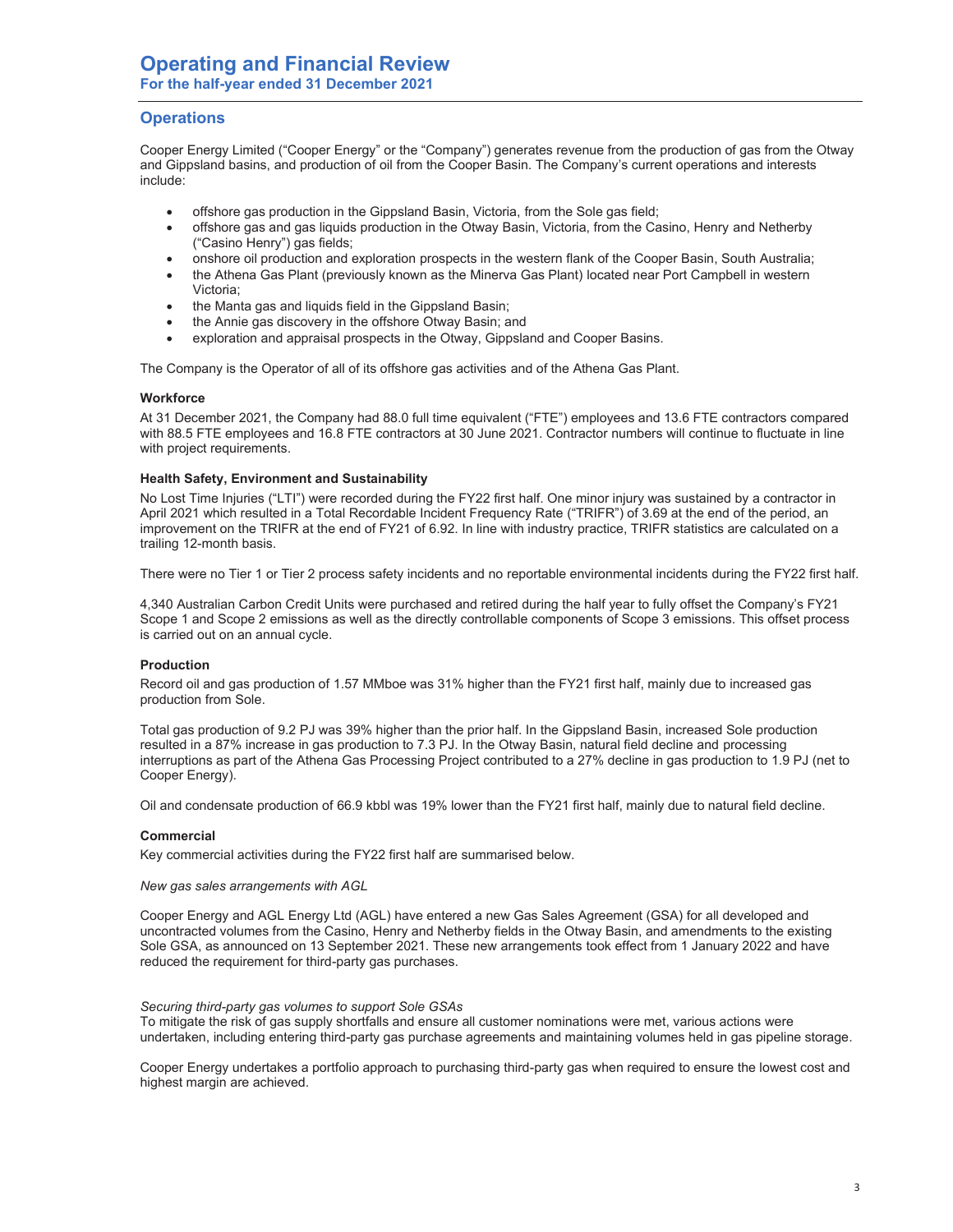#### **Exploration, appraisal, development and abandonment**

#### Gippsland Basin

Cooper Energy is the Operator and 100% interest holder for all of its Gippsland Basin interests. As at 31 December 2021, these interests comprised:

- a) VIC/L32, which contains the Sole gas field;
- b) VIC/RL13, VIC/RL14 and VIC/RL15, which contain the Manta gas and liquids field. These Retention Leases also hold legacy infrastructure associated with the BMG oil project;
- c) VIC/RL16, which contains the shut-in Patricia-Baleen gas field and infrastructure which connects to the Orbost Gas Processing Plant (OGPP); and
- d) exploration permits VIC/P72 and VIC/P75.

#### *Development: Sole Gas Project and OGPP*

The Sole Gas Project involved development of the Sole gas field by Cooper Energy and upgrading of the OGPP by APA to process Sole gas.

Commissioning of the OGPP by APA is continuing. The plant's performance has been impaired by foaming and fouling in the sulphur recovery unit's two absorbers, which has constrained processing rates and required regular maintenance and cleaning.

OGPP achieved an average gas processing rate of 39.5 TJ/day across the FY22 first half. An increase to stable rates of 48TJ/day was achieved from 16 December 2021. On 1 January 2022, gas processing rates were increased to 50TJ/day. Improvements in gas processing rates are planned to continue, with APA trialling processing rates above 50 TJ/day.

APA has recently advised of delays in the supply of some equipment required for the OGPP Phase 2B works. The Phase 2B works involve plant modifications which include the installation of sulphur filtration technology designed with the objective of significantly reducing fouling of the absorbers (for which costs are shared equally with APA). The project implementation schedule and cost are being reassessed, taking account of the improved production performance.

The Sole gas field continues to perform in line with expectations.

#### *Exploration*

The exploration focus in the Gippsland Basin during the half year period has been on VIC/RLs13/14/15 and VIC/P75.

In VIC/RLs 13, 14 and 15, a review highlighted deep prospectivity below the Gummy gas and oil field located approximately 4 kilometres southeast of Manta. This is in addition to the Manta Deep prospect, which could be drilled by deepening a future Manta-3 appraisal well to approximately 4,500 metres. Interpretation and depth conversion of the reprocessed 3D seismic data in VIC/P75 was completed and a prospect called Spineback was identified during the FY22 half year period.

Studies are underway to determine future options for drilling the Company's Gippsland Basin prospects.

#### *BMG abandonment*

The Basker, Manta and Gummy ("BMG") abandonment project involves decommissioning seven wells and associated subsea infrastructure in the BMG fields in the Gippsland Basin. The BMG permits contain the proven Manta gas field and the Manta Deep prospect.

The BMG abandonment project is currently in FEED, with activities focused on selecting optimal methodologies and technologies for safe and cost-effective delivery of the decommissioning objectives. Details of scope of works and cost estimates will be announced at FID, which is expected in the second half of FY22.

The plan is to plug the BMG wells by no later than 31 December 2023 and remove the remaining infrastructure by no later than 31 December 2026.

#### Otway Basin (Offshore)

The Company's interests in the offshore Otway Basin as at 31 December 2021 comprised:

- a) a 50% interest in and Operatorship of production licences VIC/L24 and VIC/L30 containing the Casino Henry gas fields, with the remaining 50% interest held by Mitsui E&P Australia and its associated entities ("Mitsui");
- b) a 50% interest in and Operatorship of production licences VIC/L33 and VIC/L34 containing part of the Black Watch and Martha gas fields, with the remaining 50% interest in these production licences held by Mitsui;
- c) a 50% interest in and Operatorship of exploration permit VIC/P44 containing the undeveloped Annie gas discovery, with the remaining 50% interest held by Mitsui;
- d) a 100% interest in and Operatorship of exploration permit VIC/P76;
- e) a 50% interest in and Operatorship of the Athena Gas Plant (onshore Victoria) which is jointly owned with Mitsui and has been recommissioned to process gas from Casino Henry and other Otway Basin discoveries; and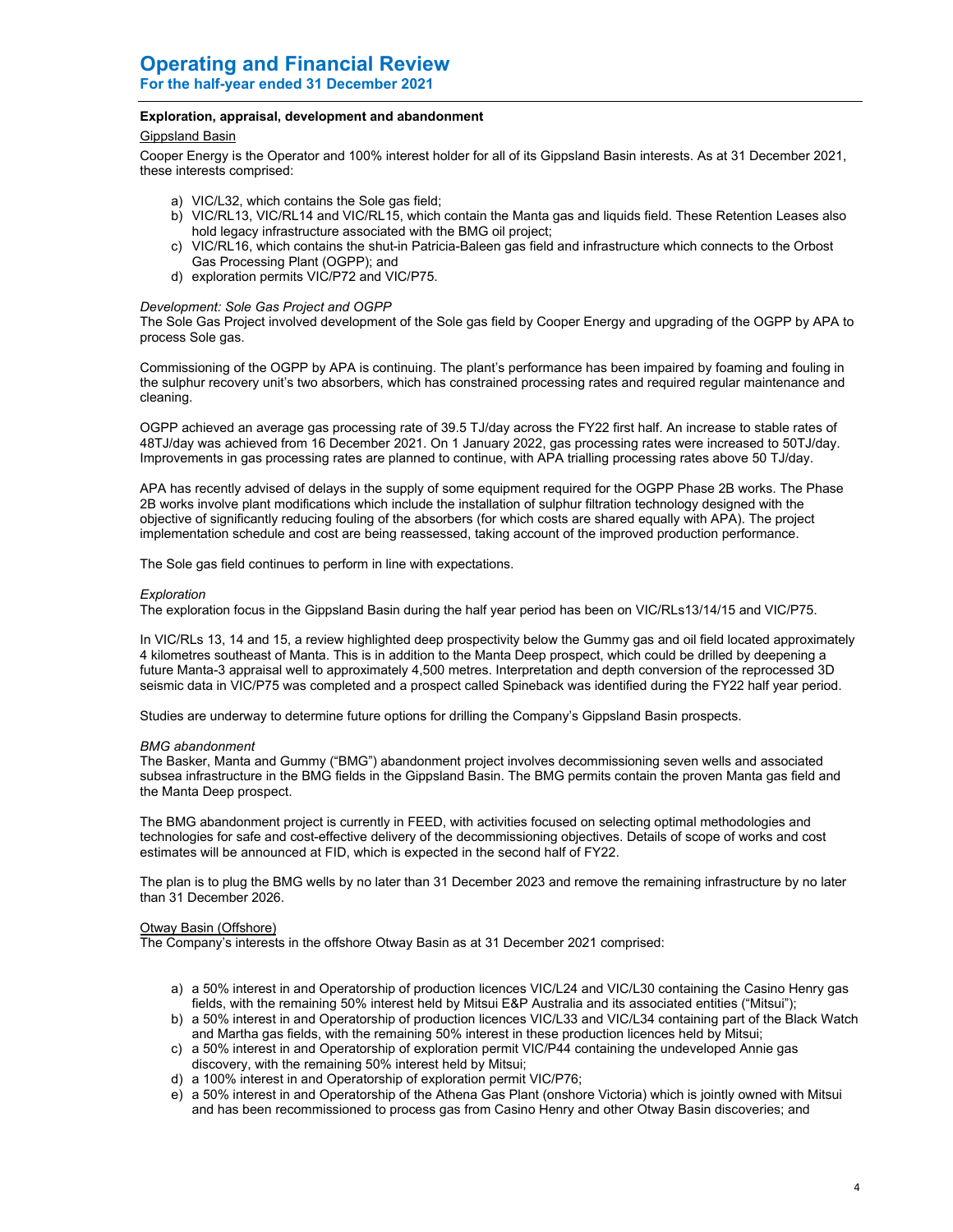## **Operating and Financial Review For the half-year ended 31 December 2021**

f) a 10% non-operated interest in production licence VIC/L22 which holds the shut-in Minerva gas field, with BHP the Operator and 90% interest holder.

#### *Exploration*

Reprocessing of 3D seismic data covering VIC/P76, VIC/P44, VIC/L24, VIC/L30, VIC/L33 and VIC/L34 was completed in the September quarter of 2021. Review and interpretation of the reprocessed data is continuing.

The key offshore Otway prospects, Elanora, Juliet, Nestor and Isabella, all show strong seismic amplitude support for the presence of gas. The prospects are located close to the existing production infrastructure. Testing the gas potential of these exploration prospects will be assessed for inclusion in future drilling campaigns.

#### *Development: Otway Phase 3 Development Project ("OP3D")*

The OP3D project involves development of the Annie gas discovery and Henry gas field through the Athena Gas Plant. OP3D is in the Develop phase and preparing to enter detailed FEED in the second half of FY22. The timing for a FID will be made having regard to optimisation for market timing, drilling rig availability, joint venture approvals and funding. In parallel, low-risk exploration targets will be assessed for potential value enhancement of the future development program.

#### *Development: Athena Gas Plant Project*

The Athena Gas Plant Project achieved a critical milestone, with first gas from the Casino Henry fields introduced to the plant on 10 December 2021. This followed successful cutover of the pipeline from the Iona Gas Plant to the Athena Gas Plant, which was completed on schedule. First gas sales to customers commenced on 15 December 2021.

Ramp-up of gas processing at Athena Gas Plant occurred through early January and processing rates of 28TJ/day from the Casino Henry fields have been achieved. Work on optimising well deliverability to increase processing rates is ongoing.

The upgrade and recommissioning activities undertaken by Cooper Energy as part of the Athena Gas Plant Project demonstrate the Company's project delivery and gas plant operation capabilities.

#### Otway Basin (Onshore)

The Company's interests in the onshore Otway Basin as at 31 December 2021 comprised:

- a) a 30% interest in PEL 494, PRL 32 and PEL 680 in South Australia, with the remaining interests held by the Operator, Beach;
- b) a 50% interest in PEP 168 in Victoria, with the remaining interest held by the Operator, Beach; and
- c) a 75% interest in PEP 171 in Victoria, which may reduce to 50% on fulfilment of farm-in arrangements executed with joint venture partner and Operator Vintage Energy Limited.

#### *Exploration*

In PEL 494, acquisition of the Dombey 3D seismic survey commenced on 16 December 2021 and is scheduled for completion at the end of February 2022. The area being surveyed is approximately 15 kilometres west of Penola and covers 165 square kilometres. The survey will assist in delineation of the Dombey gas field and adjacent prospects.

In PEP 171, onshore western Victoria, the state moratorium on hydrocarbon exploration was lifted. The Operator, Vintage Energy, is commencing studies and stakeholder engagements to support the acquisition of a future 3D seismic survey.

#### Cooper Basin

The Company's interests in the Cooper Basin as at 31 December 2021 comprised:

- a) a 25% interest in PRLs 85-104 (the "PEL 92 Joint Venture"), with a 75% interest held by the Operator, Beach;
- b) a 30% interest in PRLs 231-233 (the "PEL 93 Joint Venture"), with a 70% interest held by the Operator, Beach;
- c) a 20% interest in PRL 237, with the remaining interests held by Metgasco Limited and the Operator, Beach;
- d) a 19.165% interest in PRLs 207-209 (formerly PEL 100), with the remaining interests held by Santos QNT Pty Limited and the Operator, Beach; and
- e) a 20% interest in PRLs 183-190 (formerly PEL 110), with an 80% interest held by the Operator, Beach.

#### *Sale of oil interests to Bass Oil Limited*

As announced by Bass Oil Limited (ASX: BAS, "Bass") on 12 July 2021, agreement was reached for Bass to acquire Cooper Energy's interest in the Worrior oil field (PPL 207), and certain other exploration permits for \$0.65 million. The transaction includes the Company's 30% interest in PRLs 231-233, the 20% interest in PRLs 183-190 and PRL 237, and 19.165% interest in PRLs 207-209. The transaction is subject to various conditions precedent, including a Bass capital raising and regulatory approvals. Completion of the transaction is expected in Q3 FY22.

The sale of these oil interests demonstrates Cooper Energy's ongoing focus on portfolio optimisation and divesting of assets considered non-core. This focus will continue, and particularly in the context of Cooper Energy's primary focus on commercialising gas resources for south-eastern Australia.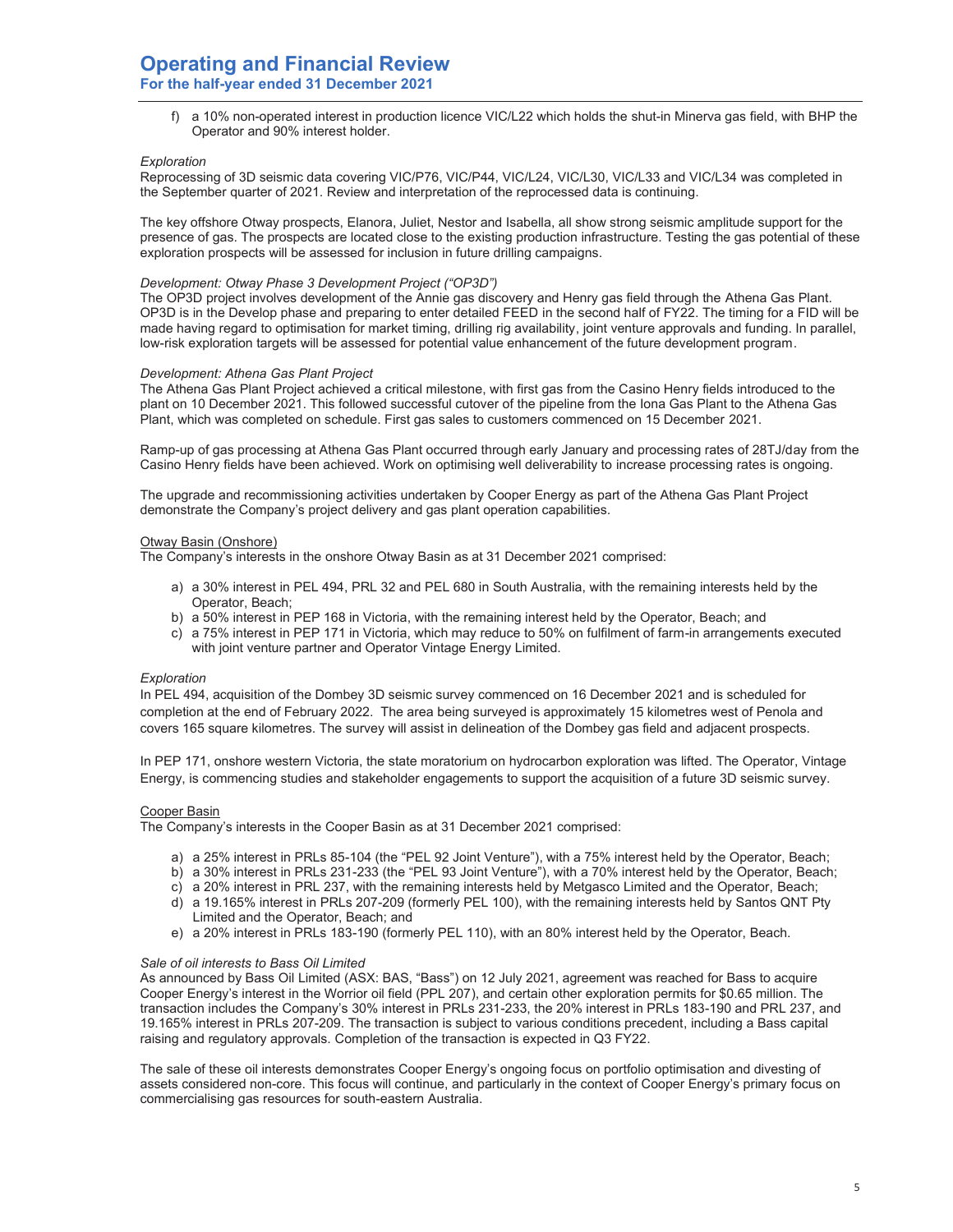#### *Exploration*

In PRLs 85-104 (PEL 92), onshore Cooper Basin, South Australia, reprocessing of existing 3D seismic data was completed. Interpretation of the data has highlighted several new exploration prospects. Drilling of the high graded prospects is currently scheduled for the first half of calendar year 2022.

### **Financial Performance**

Cooper Energy recorded a statutory loss after tax of \$5.9 million for the six months to December 2021 which compares with the loss after tax of \$23.1 million recorded in the FY21 first half. The FY22 first half statutory loss included a number of significant items considered to fall outside underlying operating performance which affected the result by a total of \$0.1 million. These items comprise:

- x \$6.3 million of other expenses attributable to the share of OGPP reconfiguration and commissioning works under the APA Transition Agreement; and
- non-cash restoration income of \$6.4 million resulting from a change in the government bond rate used to discount the Patricia Baleen, BMG and Minerva fields' restoration provisions.

Calculation of underlying net profit after tax by adjusting for items unrelated to the underlying operating performance is considered to provide a meaningful comparison of results between periods. Underlying net profit after tax and underlying EBITDAX are not defined measures under International Financial Reporting Standards and are not audited. Reconciliations of net loss after tax, underlying net loss after tax, underlying EBITDAX and other measures included in this report to the Financial Statements are included at the end of this review.

Underlying EBITDAX of \$25.5 million was 163% higher than the prior comparative period figure of \$9.7 million.

An underlying loss after tax of \$6.0 million was recorded for the period, which compares to the underlying loss after tax of \$17.4 million in the 2021 first half. The factors which contributed to the movement between the periods were:

- higher gas sales revenue of \$45.1 million attributed to higher production from the Sole gas field;
- higher oil sales revenue of \$1.7 million derived from higher prices, offset by lower volumes;
- lower net finance costs including accretion expense of \$0.3 million due to lower interest expense on the debt facility as debt repayments have commenced;
- lower exploration and evaluation write off of \$0.3 million;
- admin and other items of \$2.7 million including foreign currency translation loss, depreciation and amortisation;

Offset by:

- higher costs of sales of \$39.2 million due to costs associated with the Transition Agreement and commencement of production. Production expenses were higher by \$15.2 million, third-party product purchases were higher by \$19.2 million. Higher amortisation and depreciation of \$4.5 million due to higher production. Royalties increased by \$0.3 million; and
- lower tax benefit of \$3.7 million.

| <b>Financial Performance</b>                                         |            | <b>FY22H1</b> | <b>FY21H1</b> | Change | %    |
|----------------------------------------------------------------------|------------|---------------|---------------|--------|------|
| Production volume                                                    | MMboe      | 1.6           | 1.2           | 0.3    | 31%  |
| Sales volume                                                         | MMboe      | 2.0           | 1.2           | 0.8    | 67%  |
| Sales revenue                                                        | \$ million | 95.4          | 48.6          | 46.8   | 96%  |
| Gross profit                                                         | \$ million | 12.7          | 5.1           | 7.6    | 149% |
| Gross profit / Sales revenue                                         | %          | 13.3          | 10.5          | 2.8    | 27%  |
| Operating cash flow                                                  | \$ million | 28.0          | 6.7           | 21.3   | 318% |
| Cash, other financial assets and investments                         | \$ million | 93.2          | 92.5          | 0.7    | 1%   |
| Reported loss after tax                                              | \$ million | (5.9)         | (23.1)        | 17.2   | 74%  |
| Underlying loss after tax                                            | \$ million | (6.0)         | (17.4)        | 11.4   | 66%  |
| Underlying loss before tax                                           | \$ million | (6.3)         | (21.5)        | 15.2   | 71%  |
| Underlying EBITDAX*                                                  | \$ million | 25.5          | 9.7           | 15.8   | 163% |
| ^ Compared to 30 June 2021 which is the relevant comparative balance |            |               |               |        |      |

\* Earnings before interest, tax, depreciation, amortisation, restoration, exploration and evaluation expense and impairment

All numbers in tables in the Operating and Financial Review have been rounded. As a result, some total figures may differ insignificantly from totals obtained from arithmetic addition of the rounded numbers presented.

Operating cashflows for the period were \$28.0 million comprising:

- cash generated from operations of \$44.0 million
- general administration costs of \$8.8 million;
- restoration costs of \$2.8 million;
- Petroleum Resource Rent Tax (PRRT) receipts of \$0.3 million; and
- net interest paid of \$4.7 million.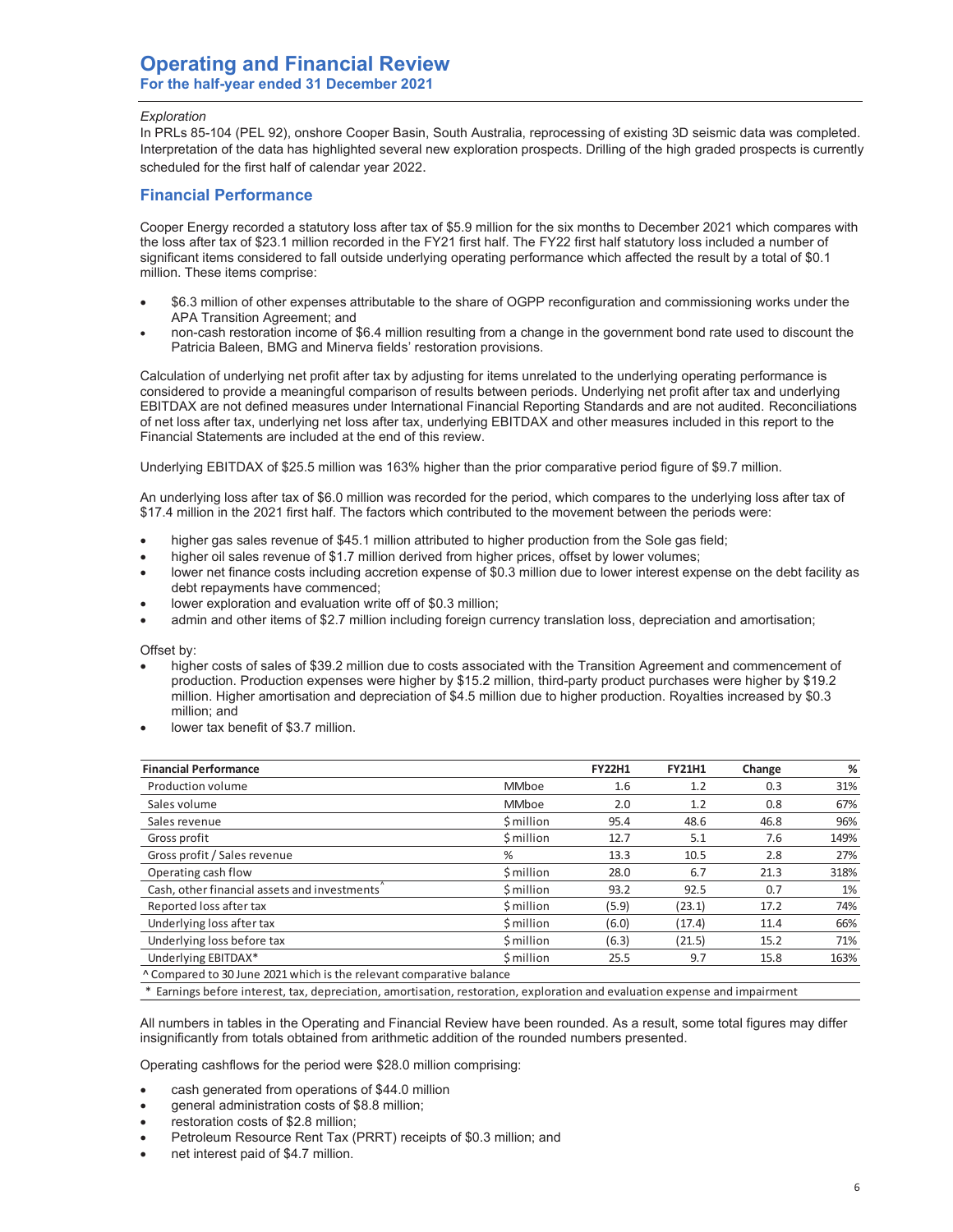## **Operating and Financial Review For the half-year ended 31 December 2021**

Financing, investing and other cash flows for the period were \$27.1 million and included:

- exploration, development and property, plant and equipment costs of \$12.8 million, mainly in relation to the Athena Gas Plant, general exploration and evaluation activity and the development of corporate systems;
- repayment of lease liability of \$0.6 million;
- repayment of borrowings of \$14.0 million; and
- foreign exchange revaluation and other of \$0.3 million.

Cash and cash equivalents balance increased by \$0.9 million over the period as summarised in the chart below.



## **Financial Position**

| <b>Financial Position</b> |            | <b>FY22H1</b> | FY21  | Change | %     |
|---------------------------|------------|---------------|-------|--------|-------|
| Total assets              | \$ million | 947.7         | 978.5 | (30.8) | (3%)  |
| <b>Total liabilities</b>  | \$ million | 626.3         | 652.7 | (26.4) | (4%   |
| Total equity              | \$ million | 321.3         | 325.8 | (4.5)  | (1%)  |
| Net debt                  | \$ million | 111.8         | 126.7 | (14.9) | (12%) |

#### **Total Assets**

Total assets decreased by \$30.8 million from \$978.5 million to \$947.7 million.

At 31 December 2021 the Company held cash and cash equivalents of \$92.2 million and investments of \$1.0 million.

Exploration and evaluation assets increased by \$1.5 million from \$159.4 million to \$160.9 million as a result of general exploration and evaluation activity offset by reset of the restoration provisions.

Oil and gas assets decreased by \$22.6 million from \$570.2 million to \$547.6 million mainly as a result of amortisation and the re-set of restoration provision.

#### **Total Liabilities**

Total liabilities decreased by \$26.4 million from \$652.7 million to \$626.3 million.

Provisions decreased by \$9.1 million from \$366.6 million to \$357.5 million, primarily associated with restoration provision decreases due to increases in government bond rates. Employee provisions increased by \$0.3 million from \$2.9 million to \$3.2 million.

#### **Total Equity**

Total equity decreased by \$4.5 million from \$325.8 million to \$321.3 million. In comparing equity at 31 December 2021 to 30 June 2021, the key movements were:

- higher contributed equity of \$0.6 million due to shares issued on vesting of performance rights during the period;
- higher reserves of \$0.9 million due to the vesting of equity incentives to employees; and
- higher accumulated losses of \$5.9 million due to the statutory loss for the period.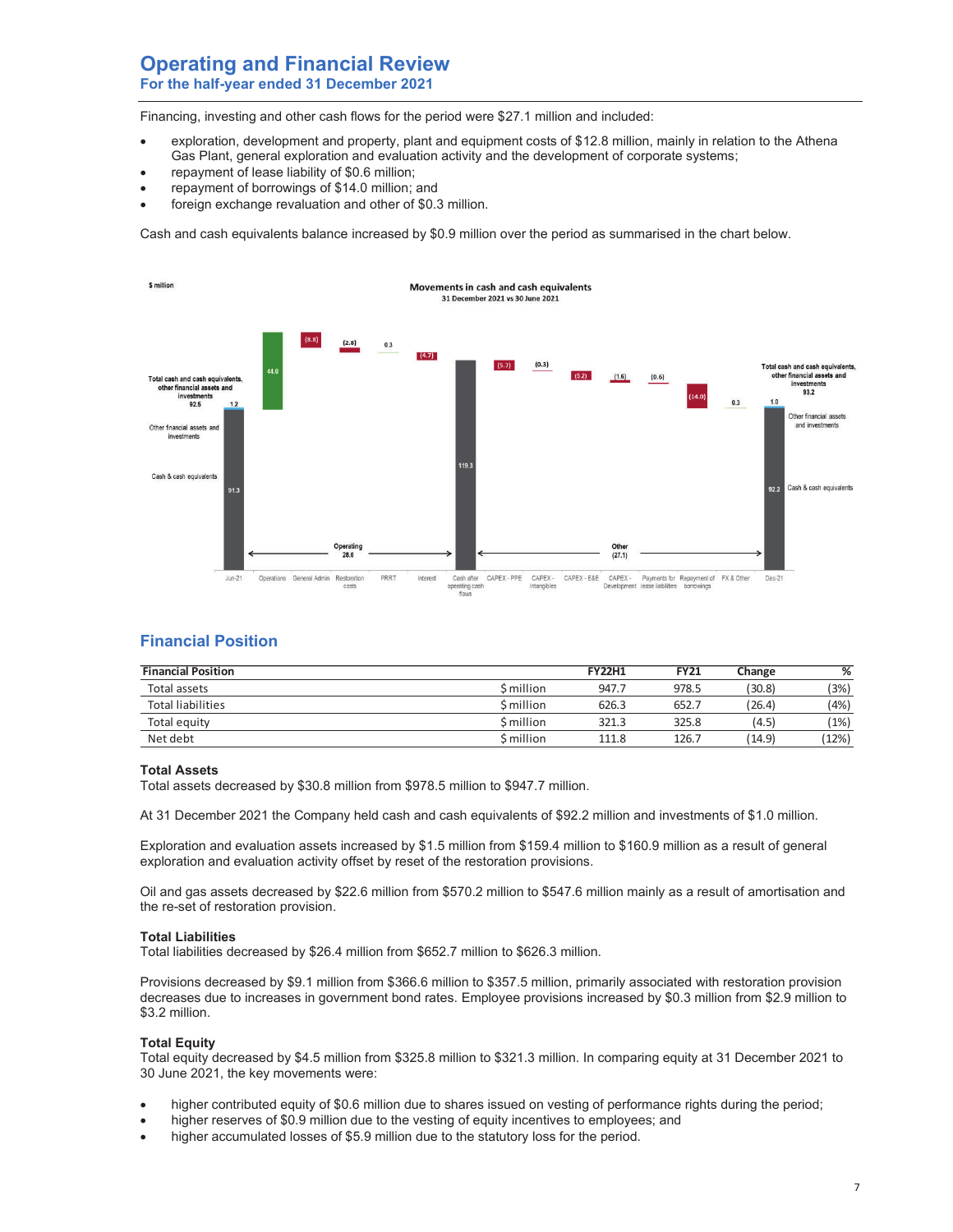#### **Executive leadership changes**

On 24 December 2021, the Company announced the appointment of Mr Daniel Young in the role of Chief Financial Officer, effective May 2022.

#### **FY22 Full Year Outlook**

Cooper Energy's purpose is to contribute to Australia's energy needs by commercialising gas and oil resources with a focus on South-Eastern Australia domestic gas, and other areas in Australia where the Company can add value. Cooper Energy operate with an emphasis on care, shareholder value and sustainability.

Cooper Energy will deliver this by:

- Establishing a portfolio of low cost, long-term gas and oil production assets
- Growing through a combination of acquisition, development and exploration
- Building future resilience by prioritising ESG and investing in sustainable energy projects
- Leveraging and developing our people, stakeholder relationships and capabilities where we operate
- Balancing risk by sharing opportunities, partnering and achieving good commercial outcomes

The key FY22 activities and deliverables are to:

- Establish stable Sole gas field production and long-term certainty
- x Complete Athena Gas Plant Project works and return to service safely by October 2021
- Adjust the bank finance facility and position to fund growth projects
- Progress OP3D and exploration wells to FID
- Optimise BMG abandonment timing
- Embed appropriate management systems and sustainability expertise

The five-year aspiration is to:

- Grow 2P Reserves to 150 MMboe and annual production of 10 MMboe
- Add a third material production asset
- Maintain operational net zero carbon emissions and build a tradable carbon credit portfolio
- Partner in material renewable energy project(s)

## **Funding and Capital Management**

At 31 December 2021, the Company had cash reserves of \$92.2 million and drawn debt of \$204.0 million. The Company has a reserves-based lending debt facility to fund a portion of the Sole gas field development with a limit of \$204.0 million. The facility can be used for general corporate purposes after project completion. The Company has additional liquidity of approximately \$15.0 million through a working capital facility to be used for general business purposes, of which \$9.7 million has been utilised in respect of bank guarantees. Further information is detailed in the Basis of preparation and accounting policies section on page 16 of the Financial Statements.

The Company continues to assess value accretive funding options as it pursues growth opportunities.

## **Risk Management**

Cooper Energy manages risks in accordance with its risk management policy with the objective of ensuring risks inherent in oil and gas exploration and production activities are identified, measured and then managed or kept as low as reasonably practicable. The Executive Leadership Team performs risk assessments on a regular basis and a summary is reported to the Risk and Sustainability Committee. This Committee oversees an internal audit program undertaken internally and/or in conjunction with appropriate external industry or field specialists.

Policies and procedures are in place to manage these risks.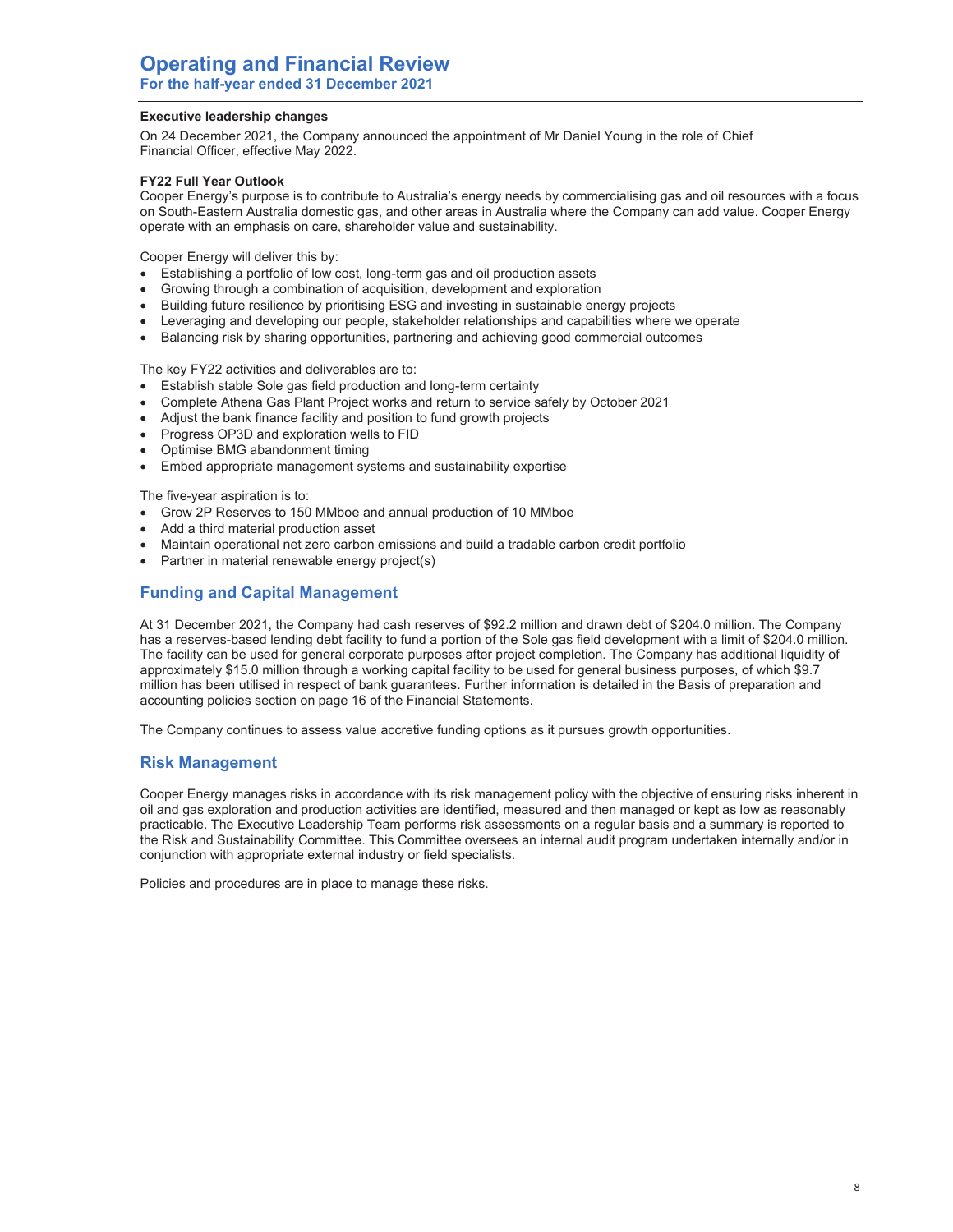## **Reconciliations for net profit/(loss) to Underlying net loss and Underlying EBITDAX**

| <b>Reconciliation to Underlying loss</b>     |            | <b>FY22H1</b>  | <b>FY21H1</b> | Change         | $\%$   |
|----------------------------------------------|------------|----------------|---------------|----------------|--------|
| Net loss after income tax                    | \$ million | (5.9)          | (23.1)        | 17.2           | 74%    |
| Adjusted for:                                |            |                |               |                |        |
| OGPP reconfiguration and commissioning works | \$ million | 6.3            | 11.2          | (4.9)          | (44%)  |
| <b>Restoration income</b>                    | \$ million | (6.4)          | (2.2)         | (4.2)          | (191%) |
| Tax impact of underlying adjustments         | \$ million |                | (3.4)         | 3.4            | 100%   |
| Underlying loss                              | \$ million | (6.0)          | (17.4)        | 11.4           | 66%    |
| Reconciliation to Underlying EBITDAX*        |            | <b>FY22H1</b>  | <b>FY21H1</b> | Change         | %      |
| Underlying loss                              | \$ million | (6.0)          | (17.4)        | 11.4           | 66%    |
| Add back:                                    |            |                |               |                |        |
| Tax impact of underlying adjustments         | \$ million | $\overline{a}$ | 3.4           | (3.4)          | (100%) |
| Net finance costs                            | \$ million | 4.7            | 5.3           | (0.6)          | (11%)  |
| Accretion expense                            | \$ million | 2.0            | 1.7           | 0.3            | 18%    |
| Tax expense                                  | \$ million | (0.3)          | (4.1)         | 3.8            | 93%    |
| Depreciation                                 | \$ million | 1.1            | 1.0           | 0.1            | 10%    |
| Amortisation                                 | \$ million | 24.0           | 19.6          | 4.4            | 22%    |
| Exploration and evaluation expense           | \$ million | 0.1            | 0.4           | (0.3)          | (75%)  |
| Underlying EBITDAX*                          | \$ million | 25.5           | 9.7           | 15.8<br>$\sim$ | 163%   |

\* Earnings before interest, tax, depreciation, amortisation, restoration, exploration and evaluation expense and impairment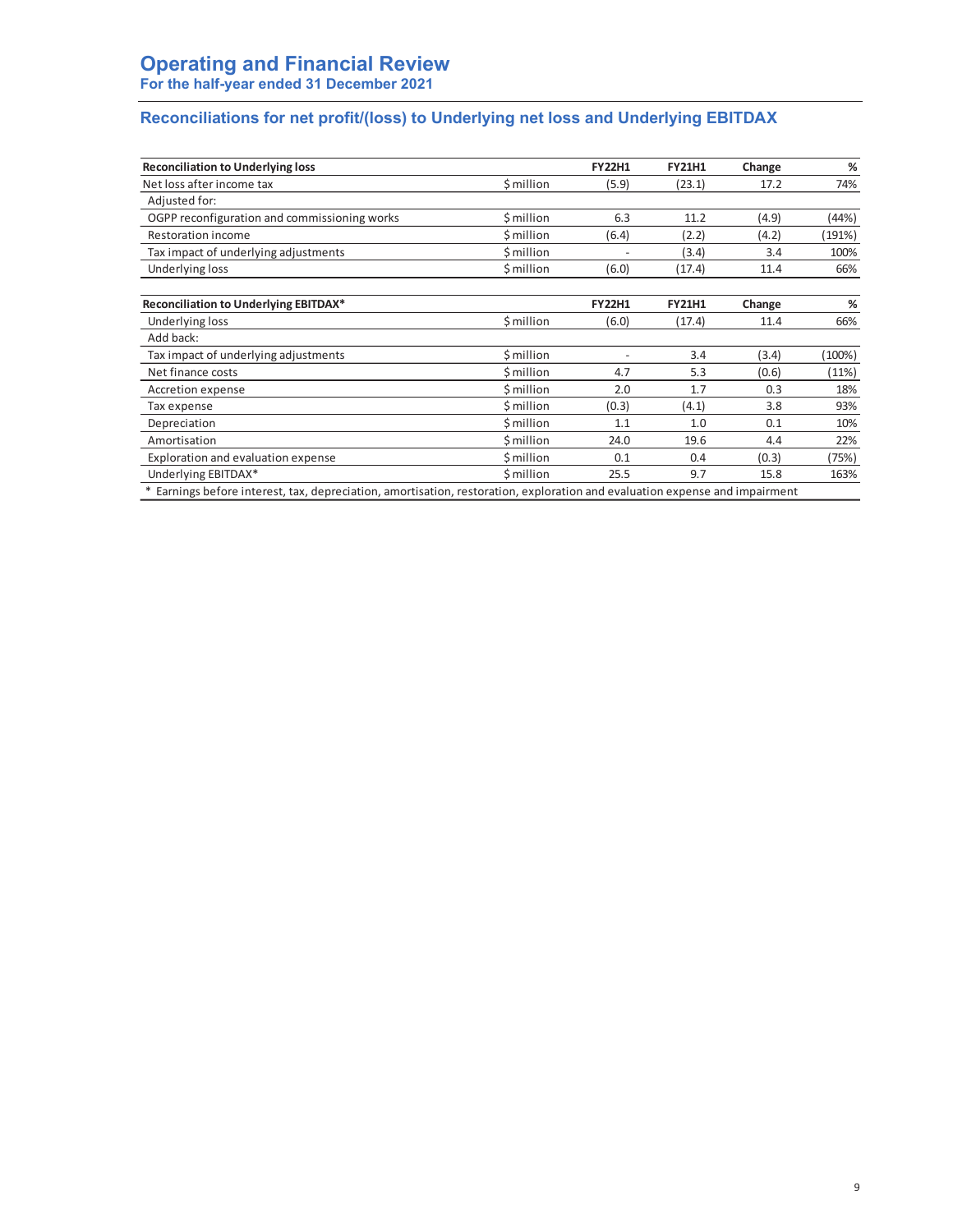## **Directors' Report For the half-year ended 31 December 2021**

The Directors of Cooper Energy Limited ("the Company" or "Cooper Energy") present their report and the consolidated Financial Report for the half-year ended 31 December 2021. The dollar figures are expressed in Australian currency and to the nearest thousand unless otherwise indicated.

### **Directors**

The names of the Directors in office during the half-year and as of the date of this report are:

John C Conde AO (Non-Executive Chairman) David P Maxwell (Managing Director) Timothy G Bednall (Non-Executive Director) Victoria J Binns (Non-Executive Director) Giselle M Collins (Non-Executive Director) (appointed 19 August 2021) Elizabeth A Donaghey (Non-Executive Director) Hector M Gordon (Non-Executive Director) Jeffrey W Schneider (Non-Executive Director)

## **Principal Activities**

The Company is an upstream oil and gas exploration and production company whose primary purpose is to secure, find, develop, produce and sell hydrocarbons. These activities are undertaken either solely or via unincorporated joint ventures. There was no significant change in the nature of these activities during the half-year.

## **Review and Results of Operations**

A review of the operations of the Company can be found in the Operating and Financial Review on page 3.

## **Significant Events After the Balance Date**

Refer to Note 15 of the Notes to the Consolidated Financial Statements.

### **Auditor's Independence Declaration**

Cooper Energy has obtained an independence declaration from the auditors, Ernst & Young, which forms part of this report.

## **Rounding**

The Group is of a kind referred to in ASIC Corporations (Rounding in Financial/Directors' Report) Instrument 2016/191 dated 24 March 2016 and in accordance with the Legislative Instrument, amounts in the financial report have been rounded to the nearest thousand dollars, unless otherwise stated.

Signed in accordance with a resolution of the directors

Telm Cande

Mr John C Conde AO **Mr David P Maxwell** Mr David P Maxwell **Chairman** Managing Director **Managing Director Managing Director** 

21 February 2022

Mont P. Marcell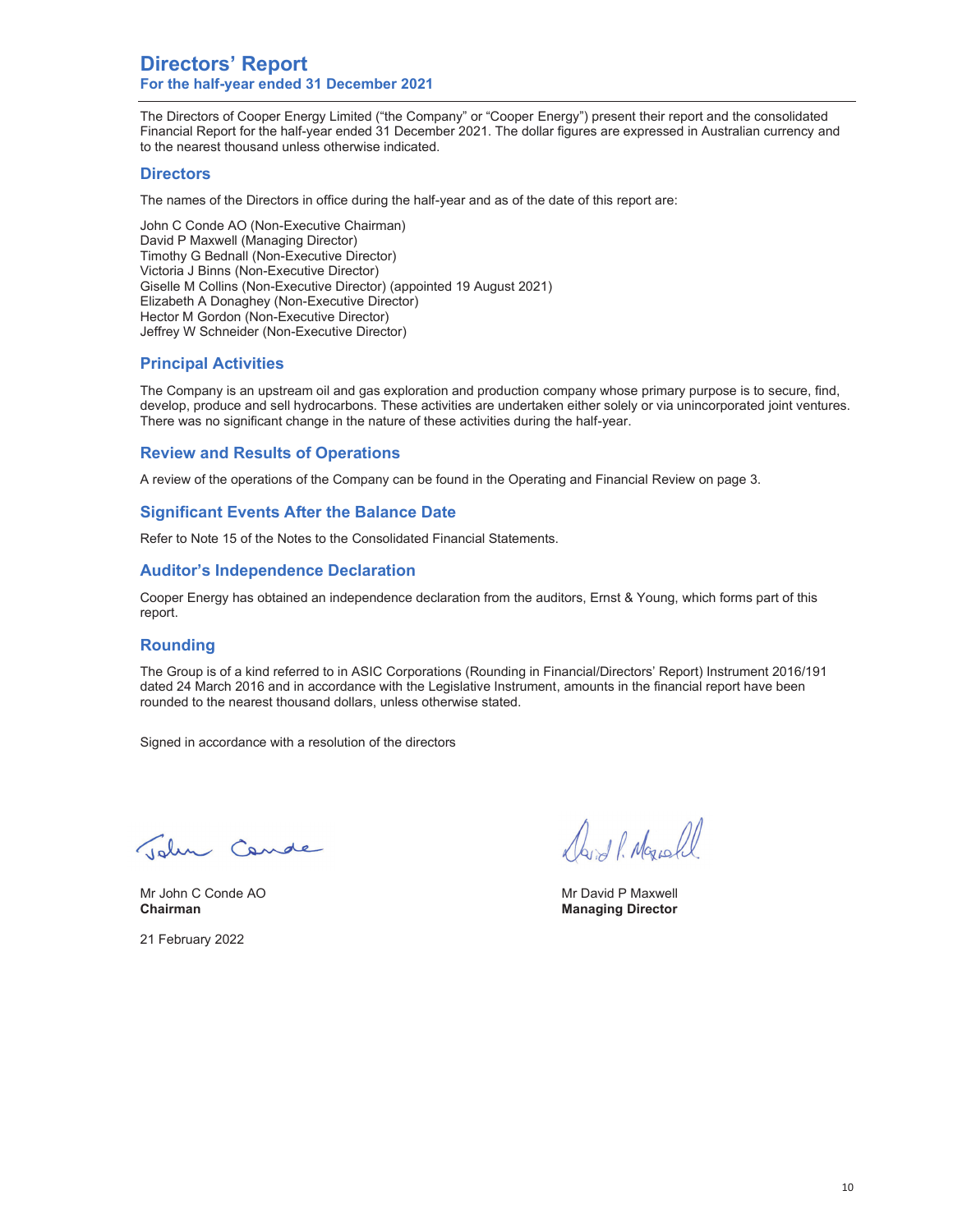

Ernst & Young 121 King William Street Adelaide SA 5000 Australia GPO Box 1271 Adelaide SA 5001

Tel: +61 8 8417 1600 Fax: +61 8 8417 1775 ey.com/au

## **Auditor's Independence Declaration to the Directors of Cooper Energy Limited**

As lead auditor for the review of the half-year financial report of Cooper Energy Limited for the half-year ended 31 December 2021, I declare to the best of my knowledge and belief, there have been:

- a) no contraventions of the auditor independence requirements of the *Corporations Act 2001* in relation to the review*;*
- b) no contraventions of any applicable code of professional conduct in relation to the review; and
- c) no non-audit services provided that contravene any applicable code of professional conduct in relation to the review.

This declaration is in respect of Cooper Energy Limited and the entities it controlled during the financial period.

Ernel-2 Young

Ernst & Young

Danyn Hall

Darryn Hall Partner Adelaide 21 February 2022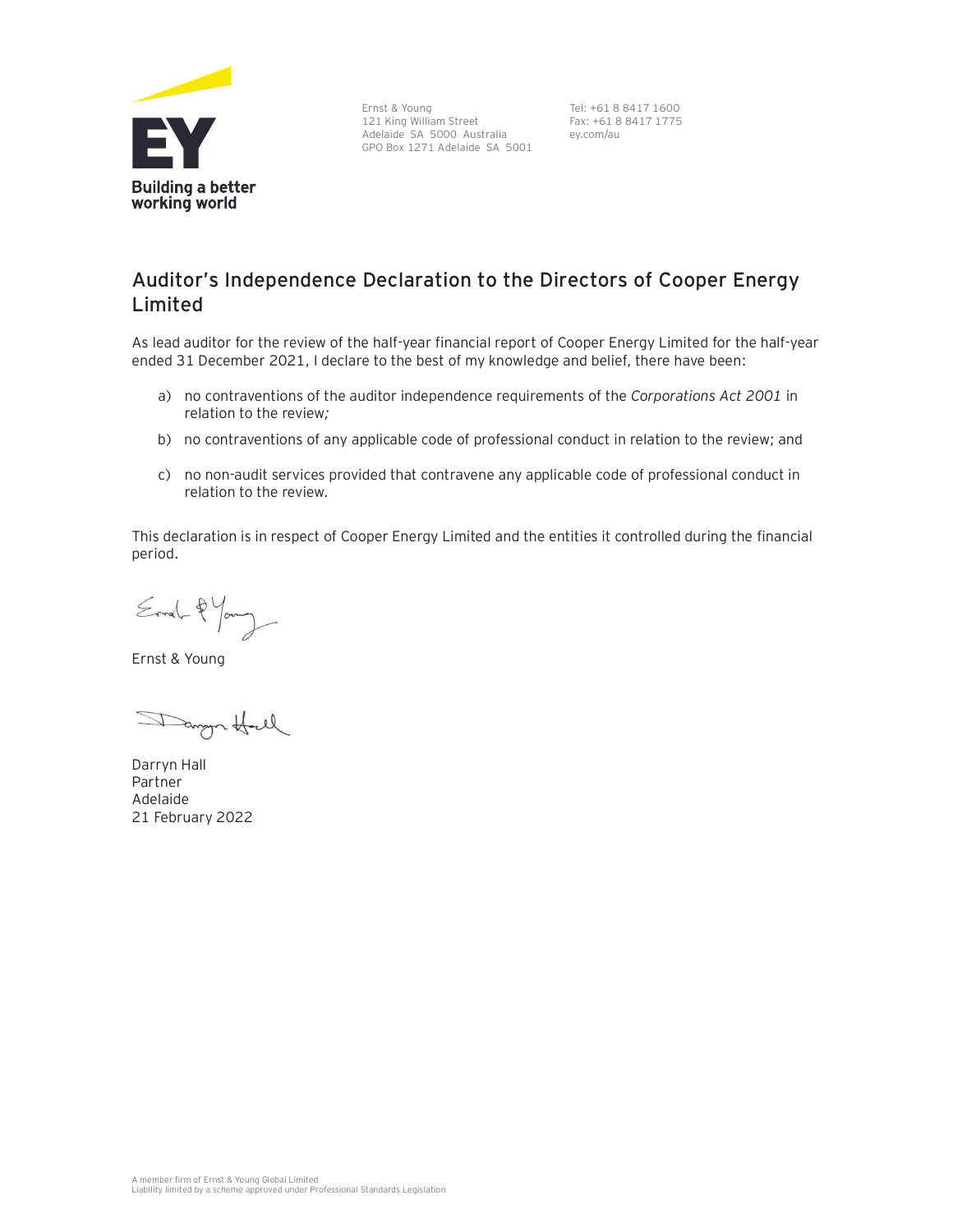## **Consolidated Statement of Comprehensive Income For the half-year ended 31 December 2021**

|                                                                                                                | <b>Notes</b> | 31 December<br>2021<br>\$'000 | 31 December<br>2020<br>\$'000 |
|----------------------------------------------------------------------------------------------------------------|--------------|-------------------------------|-------------------------------|
| Revenue from oil and gas sales                                                                                 | 4            | 95,385                        | 48,623                        |
| Cost of sales                                                                                                  | 4            | (82, 715)                     | (43, 522)                     |
| <b>Gross profit</b>                                                                                            |              | 12.670                        | 5,101                         |
|                                                                                                                |              |                               |                               |
| Other income                                                                                                   | 4            | 6,352                         | 2,247                         |
| Other expenses                                                                                                 | 4            | (18, 566)                     | (27, 479)                     |
| Finance income                                                                                                 | 12           | 228                           | 313                           |
| Finance costs                                                                                                  | 12           | (6, 943)                      | (7, 309)                      |
| Loss before tax                                                                                                |              | (6, 259)                      | (27, 127)                     |
| Income tax benefit                                                                                             | 5            | 1,395                         | 9,914                         |
| Petroleum Resource Rent Tax expense                                                                            | 5            | (1,065)                       | (5,845)                       |
| <b>Total tax benefit</b>                                                                                       |              | 330                           | 4,069                         |
|                                                                                                                |              |                               |                               |
| Loss after tax                                                                                                 |              | (5,929)                       | (23, 058)                     |
| Other comprehensive income/(expenditure)<br>Items that will not be reclassified subsequently to profit or loss |              |                               |                               |
| Fair value movement on equity instruments at fair value through other<br>comprehensive income                  |              | (203)                         | 440                           |
| Other comprehensive (expenditure)/income for the period net of tax                                             |              | (203)                         | 440                           |
|                                                                                                                |              |                               |                               |
| Total comprehensive loss for the period attributable to shareholders                                           |              | (6, 132)                      | (22, 618)                     |
|                                                                                                                |              | <b>Cents</b>                  | Cents                         |
| Basic loss per share                                                                                           |              | (0.4)                         | (1.4)                         |
| Diluted loss per share                                                                                         |              | (0.4)                         | (1.4)                         |

The above Consolidated Statement of Comprehensive Income should be read in conjunction with the accompanying notes.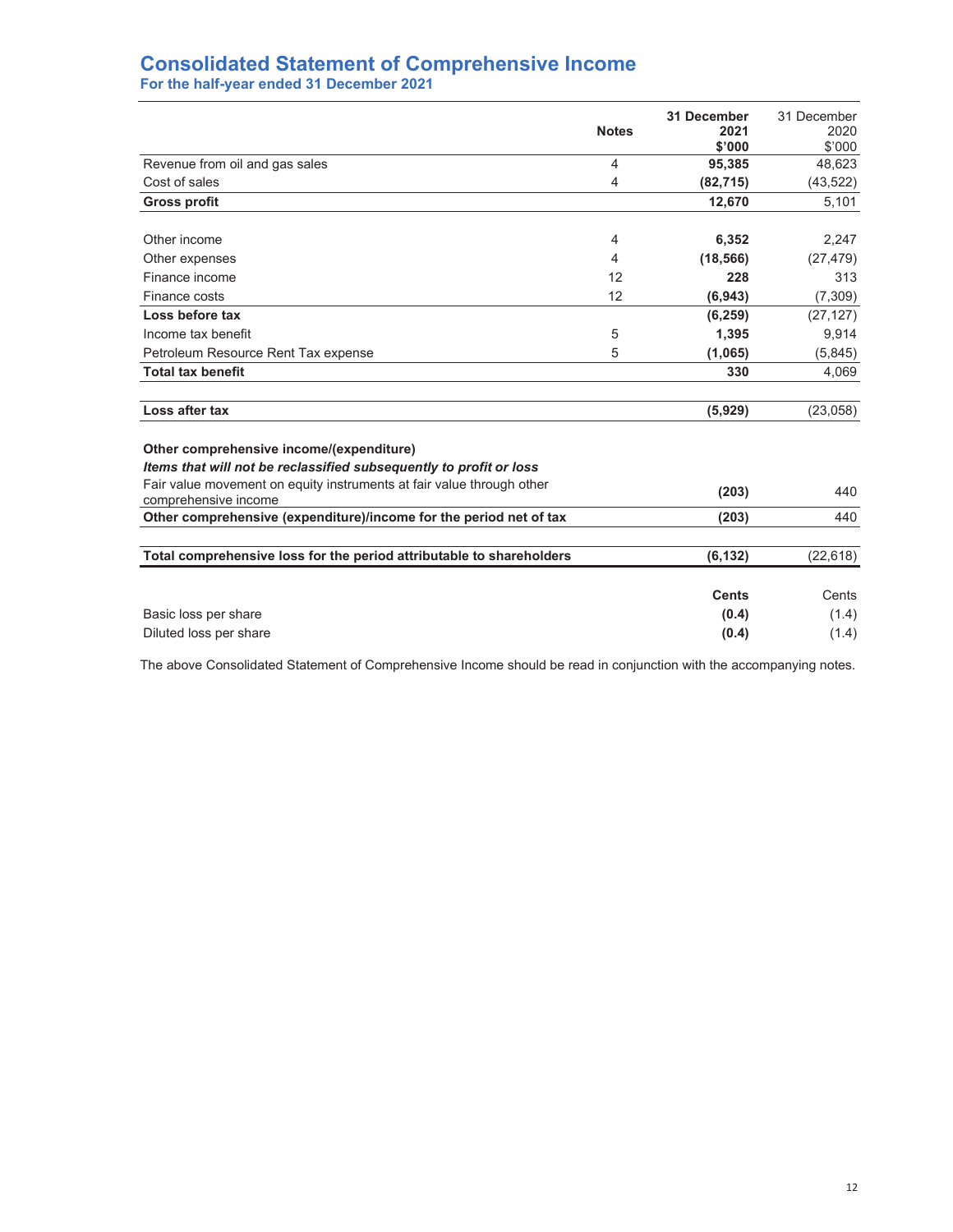## **Consolidated Statement of Financial Position**

**As at 31 December 2021** 

|                                                     | <b>Notes</b>   | <b>31 December</b><br>2021<br>\$'000 | 30 June<br>2021<br>\$'000 |
|-----------------------------------------------------|----------------|--------------------------------------|---------------------------|
| <b>Assets</b>                                       |                |                                      |                           |
| <b>Current Assets</b>                               |                |                                      |                           |
| Cash and cash equivalents                           |                | 92,244                               | 91,308                    |
| Trade and other receivables                         | 14             | 22,308                               | 32,105                    |
| Prepayments                                         |                | 6,738                                | 11,893                    |
| Inventory                                           |                | 905                                  | 950                       |
| <b>Total Current Assets</b>                         |                | 122,195                              | 136,256                   |
| <b>Non-Current Assets</b>                           |                |                                      |                           |
| Other financial assets                              | 14             | 9,704                                | 10,964                    |
| Property, plant and equipment                       |                | 38,201                               | 33,217                    |
| Intangible assets                                   |                | 1,794                                | 2,059                     |
| Right-of-use assets                                 | 10             | 8,073                                | 8,625                     |
| Exploration and evaluation assets                   | $\overline{7}$ | 160,863                              | 159,443                   |
| Oil and gas assets                                  | 8              | 547,624                              | 570,178                   |
| Deferred tax asset                                  |                | 57,388                               | 55,993                    |
| <b>Total Non-Current Assets</b>                     |                | 823,647                              | 840,479                   |
| Exploration assets classified as held for sale      | 6              | 1,820                                | 1,807                     |
| <b>Total Assets</b>                                 |                | 947,662                              | 978,542                   |
| <b>Liabilities</b>                                  |                |                                      |                           |
| <b>Current Liabilities</b>                          |                |                                      |                           |
| Trade and other payables                            | 14             | 31,730                               | 34,374                    |
| Provisions                                          | 9              | 14,767                               | 10,453                    |
| Lease Liabilities                                   | 10             | 1,196                                | 1,141                     |
| Interest bearing loans and borrowings               | 11             | 65,000                               | 60,000                    |
| <b>Total Current Liabilities</b>                    |                | 112,693                              | 105,968                   |
| <b>Non-Current Liabilities</b>                      |                |                                      |                           |
| Provisions                                          | 9              | 342,746                              | 356,093                   |
| Lease liabilities                                   | 10             | 10,253                               | 10,863                    |
| Interest bearing loans and borrowings               | 11             | 139,000                              | 158,000                   |
| Other financial liabilities                         | 14             | 3,468                                | 3,582                     |
| Deferred Petroleum Resource Rent Tax liability      |                | 16,988                               | 17,083                    |
| <b>Total Non-Current Liabilities</b>                |                | 512,455                              | 545,621                   |
| Exploration liabilities classified as held for sale | 6              | 1,170                                | 1,157                     |
|                                                     |                |                                      |                           |
| <b>Total Liabilities</b>                            |                | 626,318                              | 652,746                   |
| <b>Net Assets</b>                                   |                | 321,344                              | 325,796                   |
| <b>Equity</b>                                       |                |                                      |                           |
| Contributed equity                                  | 13             | 478,261                              | 477,675                   |
| Reserves                                            |                | 15,009                               | 14,118                    |
| <b>Accumulated losses</b>                           |                | (171,926)                            | (165, 997)                |
| <b>Total Equity</b>                                 |                | 321,344                              | 325,796                   |

The above Consolidated Statement of Financial Position should be read in conjunction with the accompanying notes.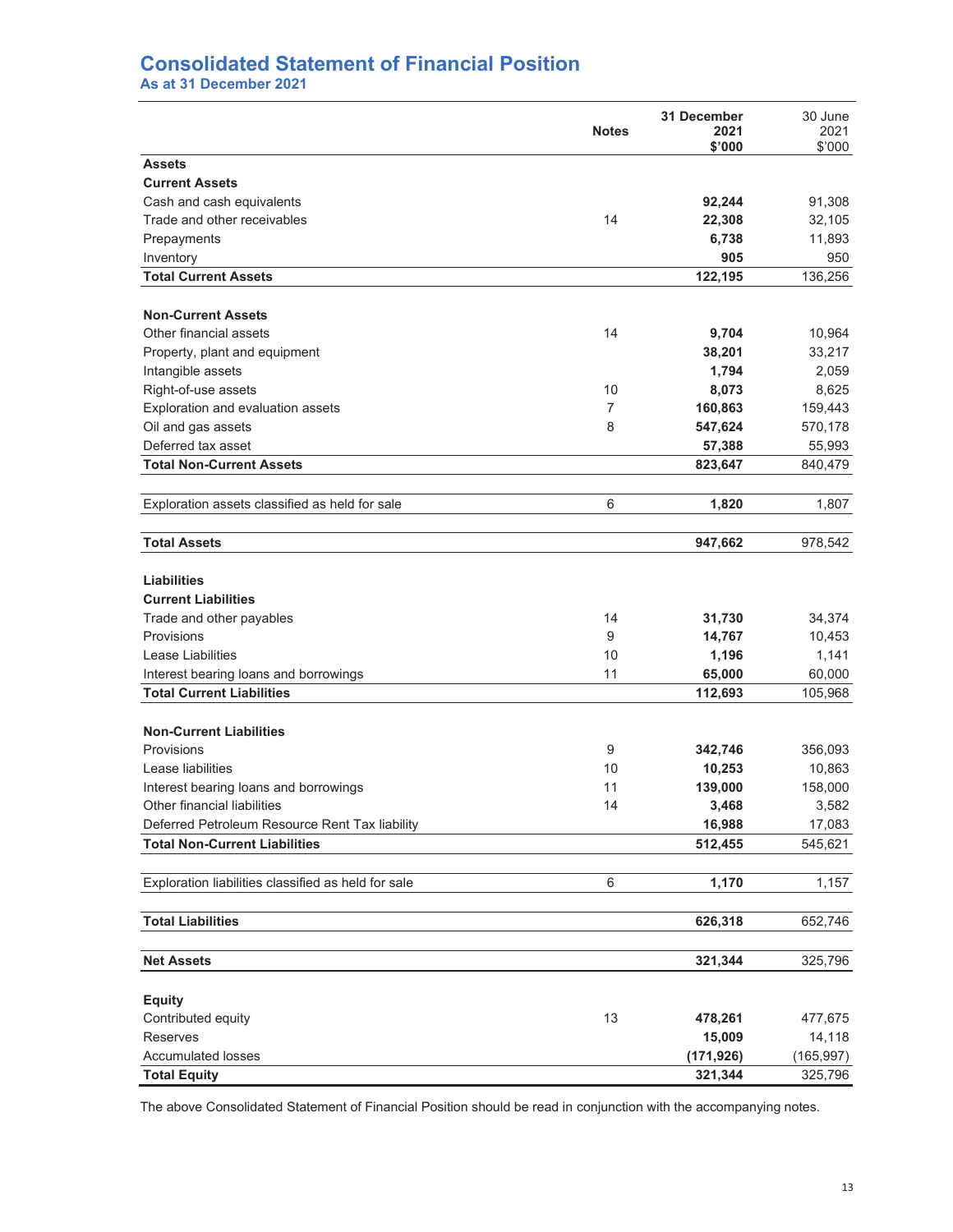# **Consolidated Statement of Changes in Equity**

**For the half-year ended 31 December 2021** 

|                                                       | <b>Issued</b><br>Capital |          | Reserves Accumulated<br><b>Losses</b> | <b>Total Equity</b> |
|-------------------------------------------------------|--------------------------|----------|---------------------------------------|---------------------|
|                                                       | \$'000                   | \$'000   | \$'000                                | \$'000              |
| Balance at 1 July 2021                                | 477,675                  | 14,118   | (165, 997)                            | 325,796             |
| Loss for the period                                   |                          |          | (5,929)                               | (5,929)             |
| Other comprehensive income                            |                          | (203)    |                                       | (203)               |
| Total comprehensive gain for the period               |                          | (203)    | (5,929)                               | (6, 132)            |
| Transactions with owners in their capacity as owners: |                          |          |                                       |                     |
| Share based payments                                  |                          | 1,680    |                                       | 1,680               |
| Transferred to issued capital                         | 586                      | (586)    |                                       |                     |
| Balance as at 31 December 2021                        | 478,261                  | 15,009   | (171, 926)                            | 321,344             |
|                                                       |                          |          |                                       |                     |
| Balance at 1 July 2020                                | 475,862                  | 11,180   | (135,960)                             | 351,082             |
| Loss for the period                                   |                          |          | (23,058)                              | (23,058)            |
| Other comprehensive income                            |                          | 440      |                                       | 440                 |
| Total comprehensive gain for the period               |                          | 440      | (23,058)                              | (22, 618)           |
| Transactions with owners in their capacity as owners: |                          |          |                                       |                     |
| Share based payments                                  |                          | 2,154    |                                       | 2,154               |
| Transferred to issued capital                         | 1,813                    | (1, 813) |                                       |                     |
| Balance as at 31 December 2020                        | 477,675                  | 11,961   | (159, 018)                            | 330,618             |

The above Consolidated Statement of Changes in Equity should be read in conjunction with the accompanying notes.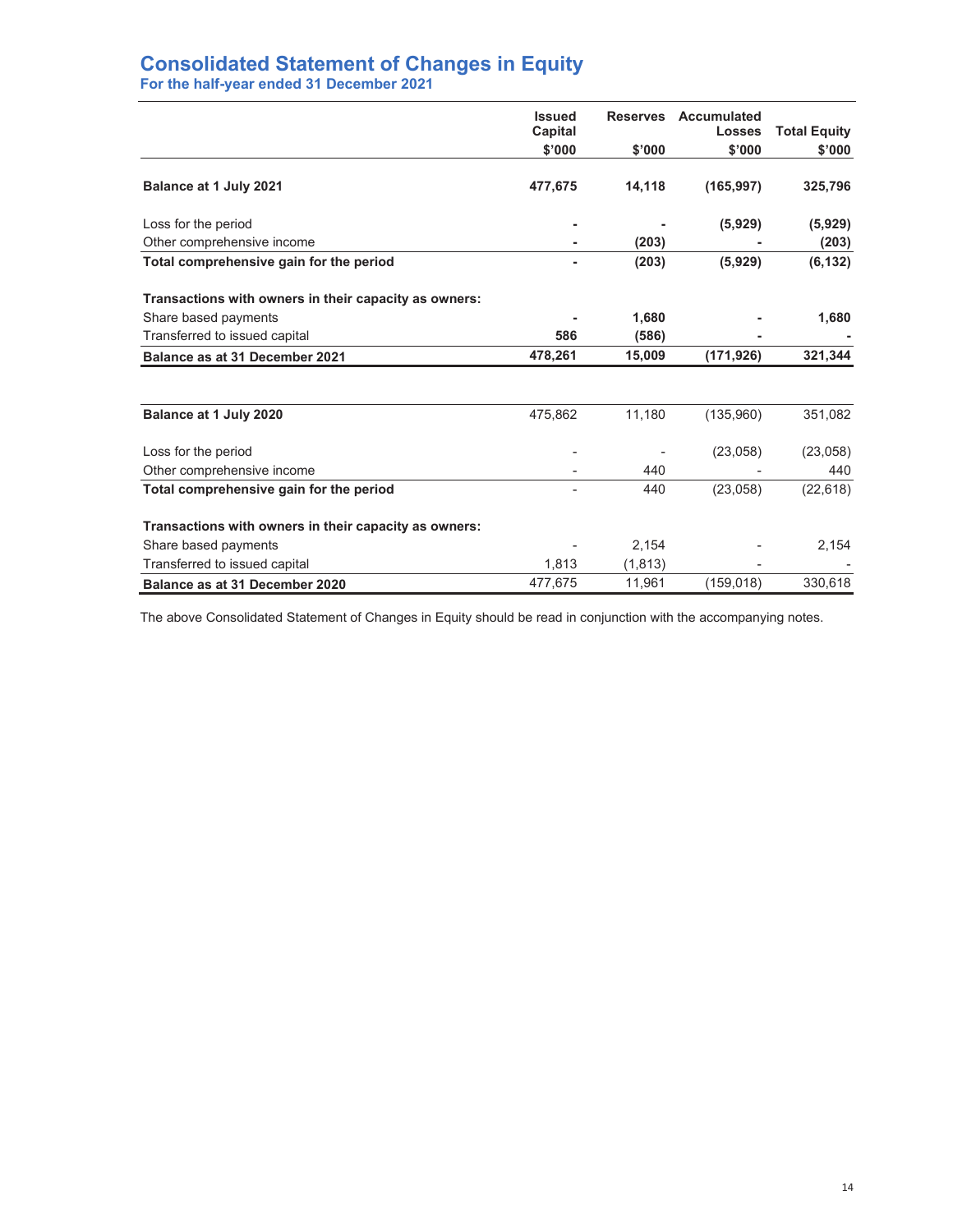## **Consolidated Statement of Cash Flows**

**For the half-year ended 31 December 2021** 

|                                             | 31 December<br>2021 | 31 December<br>2020 |
|---------------------------------------------|---------------------|---------------------|
|                                             | \$'000              | \$'000              |
| <b>Cash Flows from Operating Activities</b> |                     |                     |
| Receipts from customers                     | 102,954             | 53,142              |
| Payments to suppliers and employees         | (67, 811)           | (31, 154)           |
| Payments for restoration                    | (2,762)             | (2,551)             |
| Petroleum Resource Rent Tax received/(paid) | 321                 | (7, 420)            |
| Interest received                           | 228                 | 319                 |
| Interest paid                               | (4,959)             | (5,638)             |
| Net cash flows from operating activities    | 27,971              | 6,698               |
|                                             |                     |                     |
| <b>Cash Flows from Investing Activities</b> |                     |                     |
| Transfers to escrow proceeds receivable     |                     | (56)                |
| Payments for property, plant and equipment  | (5,682)             | (9,972)             |
| Payments for intangibles                    | (294)               | (1,789)             |
| Payments for exploration and evaluation     | (5,207)             | (5,667)             |
| Payments for oil and gas assets             | (1,621)             | (3, 548)            |
| Net cash flows used in investing activities | (12, 804)           | (21, 032)           |
| <b>Cash Flows from Financing Activities</b> |                     |                     |
| Repayment of lease liabilities              | (555)               | (513)               |
| Repayment of borrowings                     | (14,000)            |                     |
| Net cash flows used in financing activities | (14, 555)           | (513)               |
|                                             |                     |                     |
| Net increase/(decrease) in cash held        | 612                 | (14, 847)           |
| Net foreign exchange differences            | 324                 | (1, 447)            |
| Cash and cash equivalents at 1 July         | 91,308              | 131,583             |
| Cash and cash equivalents at 31 December    | 92.244              | 115.289             |

The above Consolidated Statement of Cash Flows should be read in conjunction with the accompanying notes.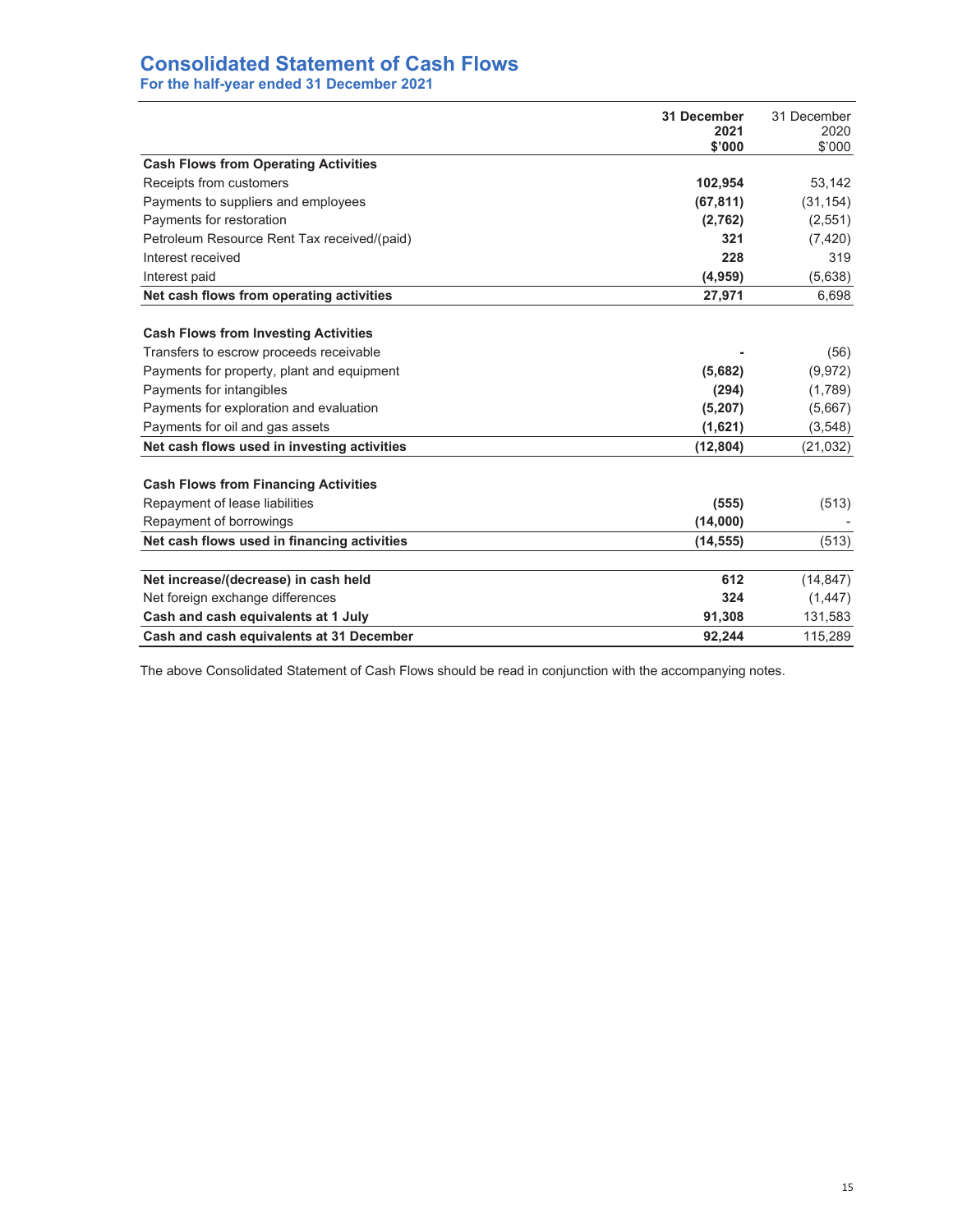### **1. Corporate information**

The consolidated financial report of Cooper Energy Limited ("Cooper Energy" or "the Group") for the half year ended 31 December 2021 was authorised for issue on 21 February 2022 in accordance with a resolution of the Directors. Cooper Energy Limited is a Company limited by shares incorporated and domiciled in Australia whose shares are publicly traded on the Australian Securities Exchange.

The nature of the operations and principal activities of the Group are described in the Directors' Report.

### **2. Basis of preparation and accounting policies**

This interim financial report for the half-year ended 31 December 2021 has been prepared in accordance with AASB 134 *Interim Financial Reporting* and the Corporations Act 2001.

The half-year financial report does not include all notes of the type normally included within the annual financial report. It is recommended that the half-year financial report be read in conjunction with the annual financial report for the year ended 30 June 2021 and considered together with any public announcements made by Cooper Energy Limited during the halfyear ended 31 December 2021 in accordance with the continuous disclosure obligations of the ASX Listing Rules.

Accounting policies and methods of computation are the same as those adopted in the most recent annual financial report.

#### *New standards, interpretations and amendments thereof, adopted by the Group*

Accounting standards, amendments and interpretations applicable on 1 July 2021 have had no material impact on the Group's financial statements.

#### *Funding and liquidity and progress towards Practical Completion of the Sole Gas Project*

The Group holds cash balances of \$92.2 million and has drawn debt of \$204.0 million as at the end of the reporting period. All debt covenants have been complied with to the date of this report and accordingly, it is the directors' view, having considered the matters set out below, that it is appropriate to prepare the financial statements on a going concern basis.

Completion of commissioning of the Orbost Gas Processing Plant (OGPP) to process Sole gas by the APA Group remains outstanding. Due to foaming and fouling in the absorber section of the plant set out in announcements by Cooper Energy over the last 18 months, the OGPP is yet to meet the contracted performance standards for Plant Practical Completion, which include demonstrated capacity to supply 68 TJ/day of Sole gas into the Eastern Gas Pipeline as set out in the foundational agreements between Cooper Energy and APA Group.

Cooper Energy's development of the Sole gas field was funded through the Company's Reserve Based Lending facility (RBL facility). The syndicate has a general security charge over the Company and includes the Company's 2P Reserves, tangible operating assets, Gas Sales Agreements, and other key project documents. Key elements required to meet Project Completion under the facility include:

- Scheduled Project Completion Date of 30 June 2022 with a "long-stop" date being 90 days following Scheduled Project Completion Date.
- Satisfaction of certain technical performance test criteria by Scheduled Project Completion Date.
- Satisfaction of certain contractual criteria by Scheduled Project Completion Date. This includes commencement of the Gas Processing Agreement, facilitated by APA Group achieving Plant Practical Completion.

The RBL facility, which matures in September 2024, requires Cooper Energy meet financial covenants, information and general undertakings and allows for a Review Event under certain circumstances. As at the date of the report, the Group has met and continues to meet all the requirements under the RBL facility including all covenant requirements. Failure to meet Project Completion by Scheduled Project Completion date is a Review Event under the RBL Facility and a failure to meet Project Completion by the long-stop date is an Event of Default.

As at the date of this report, progress on the key elements noted above and other relevant matters, includes:

- in January and February 2022, the OGPP performance levels met or exceeded the technical performance test criteria;
- long-term processing arrangements with APA Group remain outstanding, however based on ongoing engagement with APA Group, the Board and Management are confident long-term processing arrangements will be finalised within the required timeframe;
- x the Board and Management have reason to be confident in the lending syndicate remaining supportive of the Company;
- existing cash reserves and forecast cash flows indicate the Company can fund its existing obligations for at least 12 months from the date of this report;
- the Board and Management have reason for confidence in the Company's ability to meet its commitments under the RBL Facility through to maturity and to refinance should it wish to; and
- the Board and Management have reason for confidence in the Company's ability to raise equity should it be required.

The uncertainties associated with the progress to achieving Project Completion under the RBL Facility have required management to make significant accounting judgements and estimates.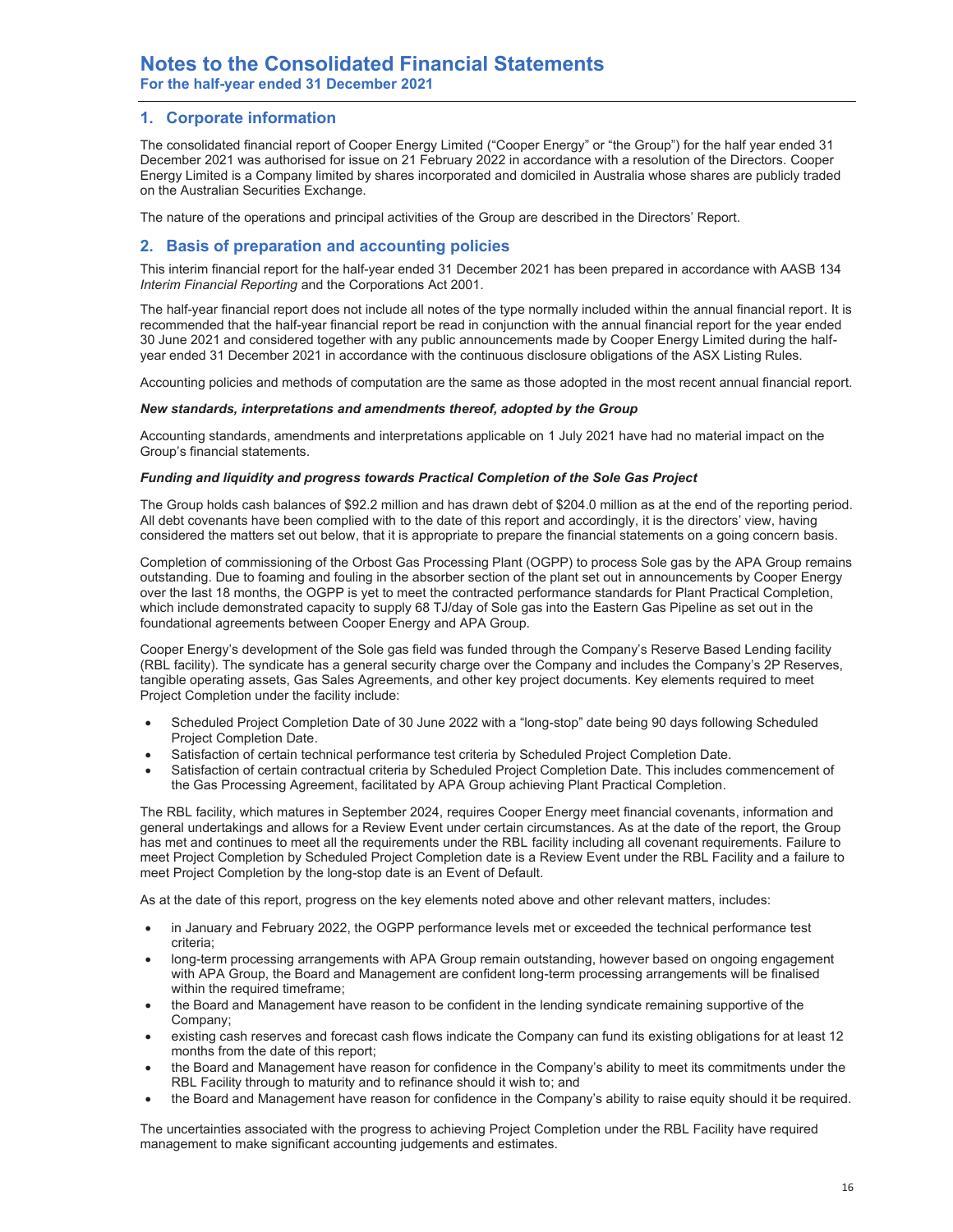## **3. Segment Reporting**

#### **Identification of reportable segments and types of activities**

The Group identified its reportable segments to be Cooper Basin, South-East Australia (based on the nature and geographic location of the assets) and Corporate. This forms the basis of internal Group reporting to the Managing Director who is the chief operating decision maker for the purpose of assessing performance and allocating resources between each segment. Revenue and expenses are allocated by way of their natural expense and income category.

Other prospective opportunities are also considered from time to time and, if they are secured, will then be attributed to the segment where they are located, or a new segment will be established.

The following are reportable segments:

#### *Cooper Basin*

Exploration and evaluation of oil and gas and production and sale of crude oil in the Group's permits within the Cooper Basin. Revenue is derived from the sale of crude oil to IOR Energy Pty Ltd and a consortium of buyers made up of Santos Limited (and its subsidiaries), Delhi Petroleum Pty Ltd and Beach Energy (Operations) Pty Ltd.

#### *South-East Australia*

The South-East Australia segment primarily consists of the Sole Gas Project, the operated Casino Henry producing gas assets and Athena Gas Plant, the Manta Gas Project and the non-operated depleted Minerva field. Revenue is derived from the sale of gas and condensate to six customers. The segment also includes exploration and evaluation and care and maintenance activities ongoing in the Otway and Gippsland basins.

#### *Corporate and Other*

The Corporate segment includes the revenue and costs associated with the running of the business and includes items which are not directly allocable to the other segments.

#### **Accounting policies and inter-segment transactions**

The accounting policies used by the Group in reporting segments internally is the same as those contained in the 2021 Annual Financial Report.

The following table presents revenue and segment results for reportable segments:

|                                                                                   | Cooper<br><b>Basin</b><br>\$'000 | South-East<br><b>Australia</b><br>\$'000 | Corporate<br>\$'000 | and Other Consolidated<br>\$'000 |
|-----------------------------------------------------------------------------------|----------------------------------|------------------------------------------|---------------------|----------------------------------|
| Half-year ended 31 December 2021                                                  |                                  |                                          |                     |                                  |
| Revenue from oil and gas sales                                                    | 6,612                            | 88,773                                   | ۰                   | 95,385                           |
| <b>Total revenue</b>                                                              | 6,612                            | 88,773                                   | ٠                   | 95,385                           |
| Segment result before interest, tax, depreciation,<br>amortisation and impairment | 3,357                            | 30,978                                   | (8, 812)            | 25,523                           |
| Depreciation and amortisation                                                     | (1, 187)                         | (22, 386)                                | (1, 494)            | (25,067)                         |
| Net finance (costs)/income                                                        | (67)                             | (6, 593)                                 | (55)                | (6, 715)                         |
| Profit/(loss) before tax                                                          | 2,103                            | 1,999                                    | (10, 361)           | (6, 259)                         |
| Income tax benefit                                                                | -                                |                                          | 1,395               | 1,395                            |
| Petroleum Resource Rent Tax expense                                               |                                  | (1,065)                                  |                     | (1,065)                          |
| Net profit/(loss) after tax                                                       | 2,103                            | 934                                      | (8,966)             | (5,929)                          |
| <b>Segment assets</b>                                                             | 17,756                           | 475,416                                  | 454,490             | 947,662                          |
| <b>Segment liabilities</b>                                                        | 6,340                            | 395,833                                  | 224,145             | 626,318                          |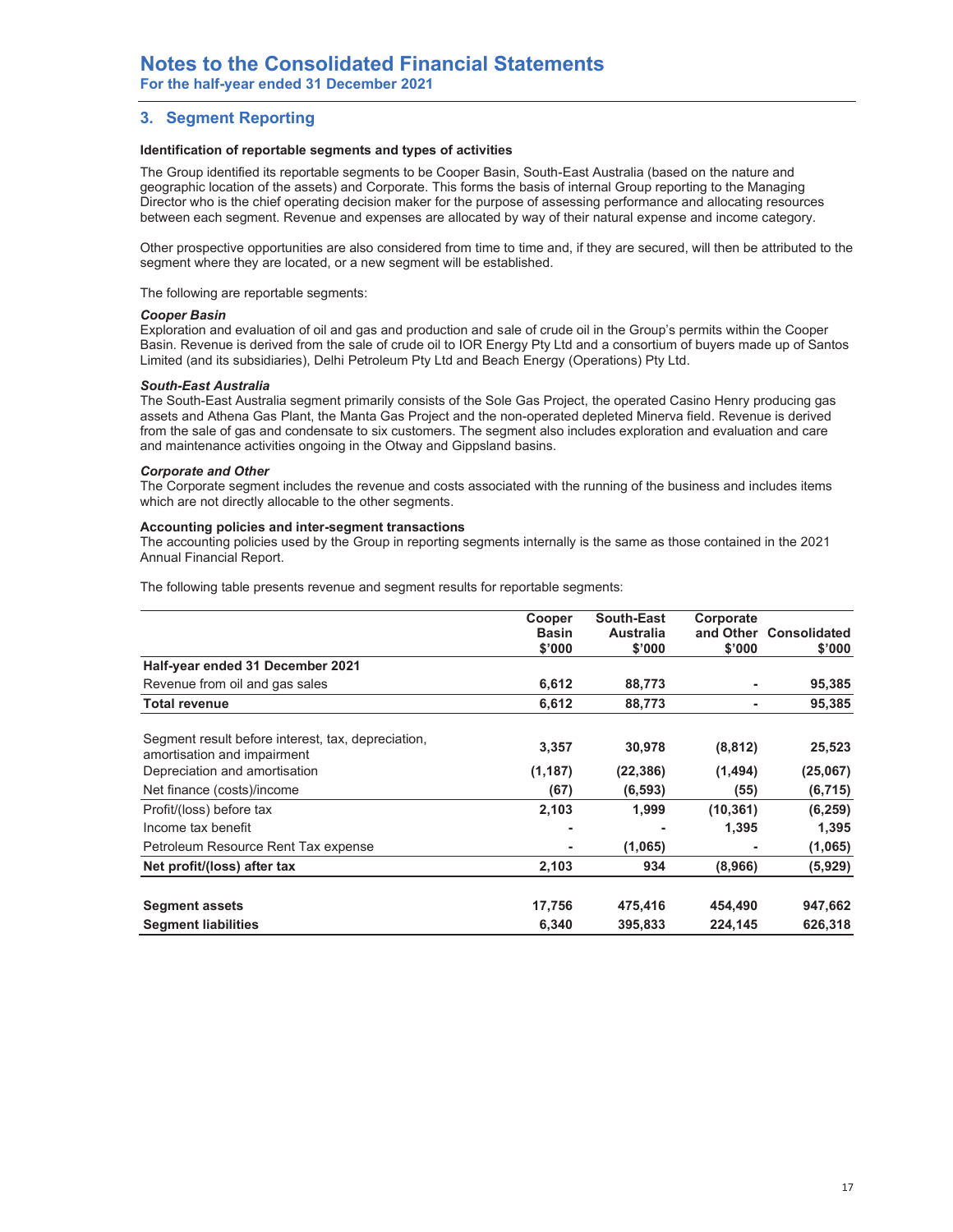# **Notes to the Consolidated Financial Statements**

**For the half-year ended 31 December 2021** 

## **3. Segment reporting** continued

|                                                                                   | Cooper<br><b>Basin</b><br>\$'000 | <b>South-East</b><br>Australia<br>\$'000 | Corporate<br>\$'000 | and Other Consolidated<br>\$'000 |
|-----------------------------------------------------------------------------------|----------------------------------|------------------------------------------|---------------------|----------------------------------|
| Half-year ended 31 December 2020                                                  |                                  |                                          |                     |                                  |
| Revenue from oil and gas sales                                                    | 4,949                            | 43,674                                   | ٠                   | 48,623                           |
| <b>Total revenue</b>                                                              | 4,949                            | 43,674                                   | ٠                   | 48,623                           |
| Segment result before interest, tax, depreciation,<br>amortisation and impairment | 1,417                            | 11,753                                   | (12, 782)           | 388                              |
| Depreciation and amortisation                                                     | (1,360)                          | (17, 687)                                | (1, 472)            | (20, 519)                        |
| Net finance (costs)/income                                                        | (57)                             | (6,947)                                  | 8                   | (6,996)                          |
| Loss before tax                                                                   |                                  | (12, 881)                                | (14, 246)           | (27, 127)                        |
| Income tax benefit                                                                | ۰                                |                                          | 9,914               | 9,914                            |
| Petroleum Resource Rent Tax expense                                               | ۰                                | (5, 845)                                 | ٠                   | (5,845)                          |
| Net loss after tax                                                                |                                  | (18, 726)                                | (4, 332)            | (23, 058)                        |
| <b>Segment assets</b>                                                             | 14.447                           | 781,039                                  | 218,721             | 1,014,207                        |
| <b>Segment liabilities</b>                                                        | 8.097                            | 427,256                                  | 248.236             | 683,589                          |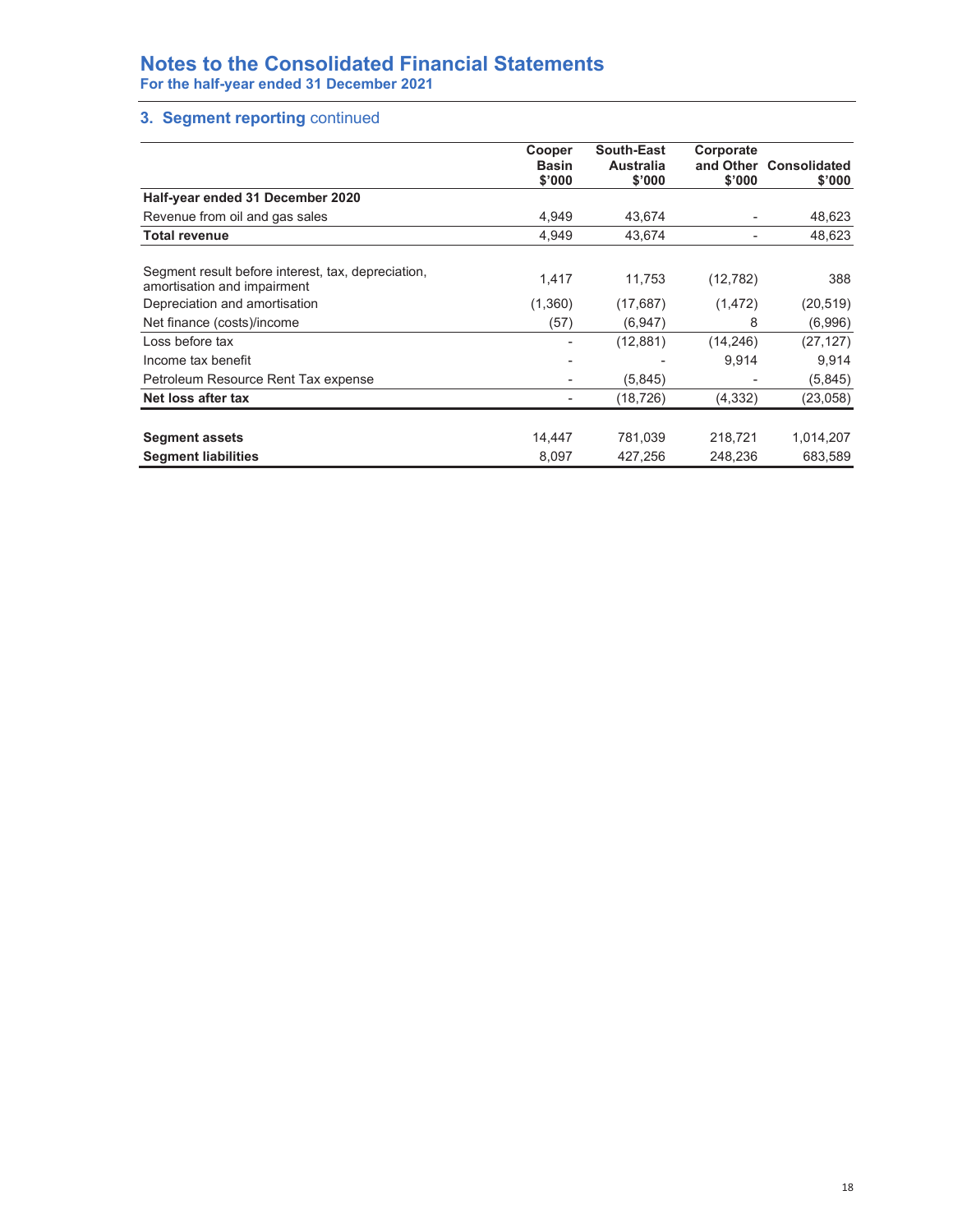## **Notes to the Consolidated Financial Statements For the half-year ended 31 December 2021**

## **4. Revenues and Expenses**

|                                                                   | 31 December<br>2021 | 31 December<br>2020 |
|-------------------------------------------------------------------|---------------------|---------------------|
|                                                                   | \$'000              | \$'000              |
| Revenue from oil and gas sales                                    |                     |                     |
| Revenue from contracts with customers                             |                     |                     |
| Oil revenue from contracts with customers                         | 7,410               | 5,359               |
| Gas revenue from contracts with customers                         | 88,774              | 43,674              |
| Total revenue from contracts with customers                       | 96,184              | 49,033              |
| Other revenue                                                     |                     |                     |
| Fair value movement on receivables                                | (799)               | (410)               |
| Total other revenue                                               | (799)               | (410)               |
| Total revenue from oil and gas sales                              | 95,385              | 48,623              |
|                                                                   |                     |                     |
| Other income                                                      |                     |                     |
| Liquidated damages                                                |                     | 6                   |
| Restoration income                                                | 6,352               | 2,241               |
| Total other income                                                | 6,352               | 2,247               |
| Cost of sales                                                     |                     |                     |
| Production expenses                                               | (38, 903)           | (23, 725)           |
| Royalties                                                         | (670)               | (375)               |
| Third-party product purchases                                     | (19, 569)           | (376)               |
| Amortisation of oil and gas assets                                | (23, 450)           | (19,046)            |
| Depreciation of property, plant and equipment                     | (123)               |                     |
| Total cost of sales                                               | (82, 715)           | (43, 522)           |
|                                                                   |                     |                     |
| <b>Other expenses</b>                                             |                     |                     |
| Selling expense                                                   | (289)               | (539)               |
| General administration                                            | (8, 810)            | (7,958)             |
| Depreciation of property, plant and equipment                     | (383)               | (406)               |
| Amortisation of intangibles                                       | (559)               | (507)               |
| Depreciation of right-of-use assets                               | (552)               | (560)               |
| Care and maintenance                                              | (1, 569)            | (541)               |
| Exploration and evaluation expense                                | (114)               | (400)               |
| Fair value adjustment of success fee liability                    | 123                 | (12)                |
| Realised and unrealised foreign currency translation loss         | 321                 | (1,464)             |
| OGPP reconfiguration and commissioning works                      | (6, 250)            | (11, 215)           |
| Other                                                             | (484)               | (3,877)             |
| Total other expenses                                              | (18, 566)           | (27, 479)           |
|                                                                   |                     |                     |
| Employee benefits expense included in general administration      |                     |                     |
| Director and employee benefits                                    | (11,500)            | (13, 162)           |
| Share based payments                                              | (1,680)             | (2, 154)            |
| Superannuation expense<br>Total employee benefits expense (gross) | (1,025)             | (750)               |
|                                                                   | (14, 205)           | (16,066)            |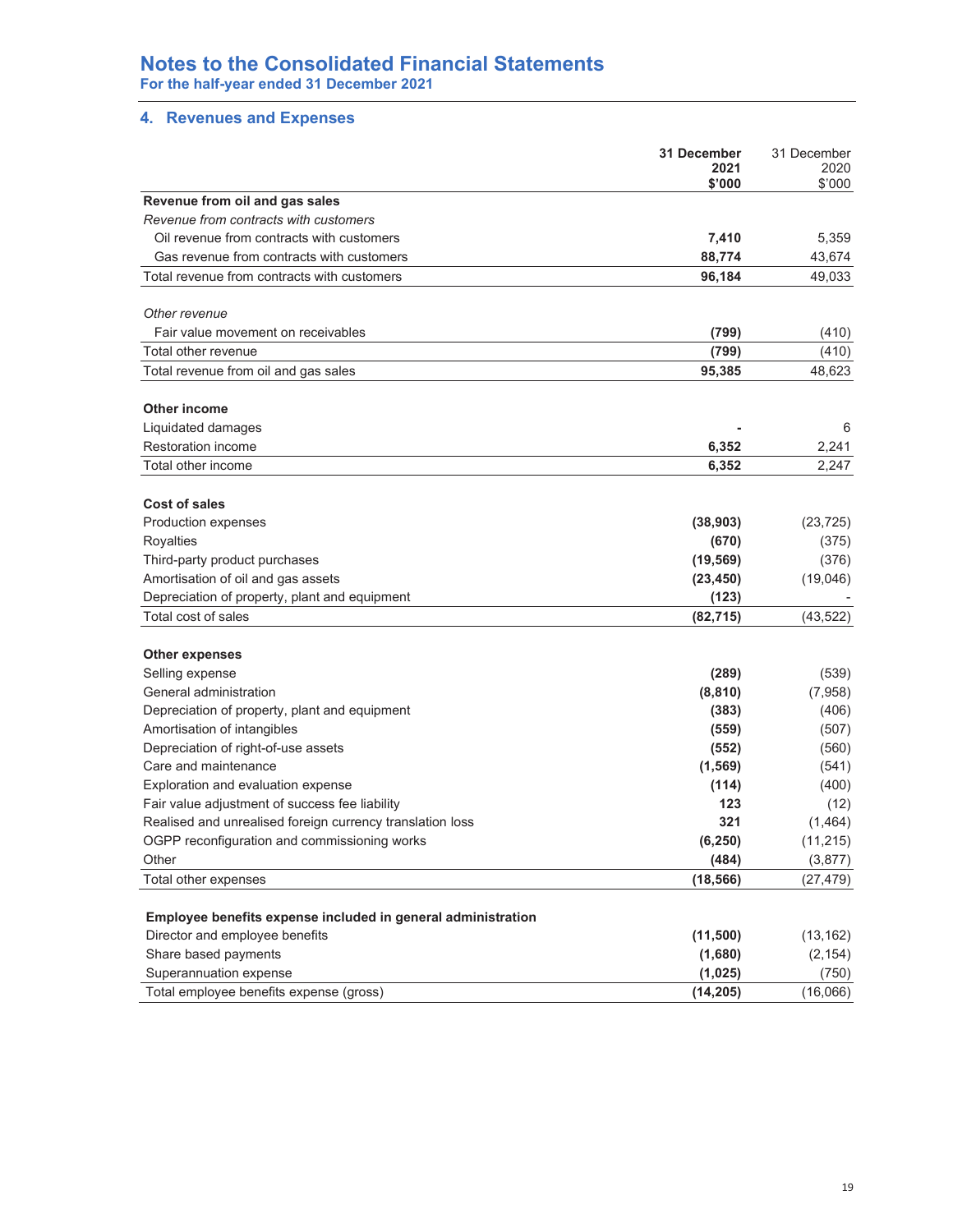# **Notes to the Consolidated Financial Statements**

**For the half-year ended 31 December 2021** 

## **5. Income Tax Expense**

The major components of income tax expense are:

|                                                                       | 31 December<br>2021<br>\$'000 | 31 December<br>2020<br>\$'000 |
|-----------------------------------------------------------------------|-------------------------------|-------------------------------|
| <b>Consolidated Statement of Comprehensive Income</b>                 |                               |                               |
| Deferred income tax                                                   |                               |                               |
| Recognition of tax losses                                             | (6,095)                       | (19,086)                      |
| Origination and reversal of temporary differences                     | 7,490                         | 29,000                        |
| Income tax benefit                                                    | 1,395                         | 9,914                         |
| <b>Current Petroleum Resource Rent Tax</b>                            |                               |                               |
| Current year                                                          | (1, 160)                      | (6, 163)                      |
|                                                                       | (1, 160)                      | (6, 163)                      |
| Deferred Petroleum Resource Rent Tax                                  |                               |                               |
| Origination and reversal of temporary differences                     | 95                            | 318                           |
|                                                                       | 95                            | 318                           |
| Total Petroleum Resource Rent Tax expense                             | (1,065)                       | (5,845)                       |
| <b>Total tax benefit</b>                                              | 330                           | 4,069                         |
| Numerical reconciliation between tax expense and pre-tax net profit   |                               |                               |
| Accounting loss before income tax                                     | (6, 259)                      | (27, 127)                     |
| Income tax using the domestic corporation tax rate of 30% (2020: 30%) | 1,878                         | 8,138                         |
| (Increase)/decrease in income tax expense due to:                     |                               |                               |
| Non-assessable income/non-deductible (expenditure)                    | (526)                         | (449)                         |
| Other                                                                 | 72                            | 2,320                         |
| Recognition of royalty related income tax benefits                    | (29)                          | (95)                          |
| <b>Total income tax benefit</b>                                       | 1,395                         | 9,914                         |
| <b>Petroleum Resource Rent Tax expense</b>                            | (1,065)                       | (5,845)                       |
| <b>Total tax benefit</b>                                              | 330                           | 4,069                         |

### **6. Exploration assets held for sale**

A Sale and Purchase Agreement for the sale to Bass Oil of the Company's interests in several of its Cooper Basin exploration and production licenses (PEL 93, PPL 207, PRL 237, PEL 100 and PEL 110) was announced on 12 July 2021 for consideration of \$0.7 million. The assets and associated liabilities are classified as held for sale and presented in separate lines in the Consolidated Statement of Financial Position. The assets are included within the Cooper Basin segment, refer to Note 3. The net assets relating to the above licenses have been impaired to their Level 3 fair value less cost to sell.

|                                                             | 31 December<br>2021 | 30 June<br>2021 |
|-------------------------------------------------------------|---------------------|-----------------|
|                                                             | \$'000              | \$'000          |
| Exploration assets held for sale                            | 1,820               | 1,807           |
| Total assets held for sale                                  | 1,820               | 1,807           |
|                                                             |                     |                 |
| Restoration Provisions associated with assets held for sale | (1, 170)            | (1, 157)        |
| Total restoration provisions held for sale                  | (1, 170)            | (1, 157)        |
| Net assets held for sale                                    | 650                 | 650             |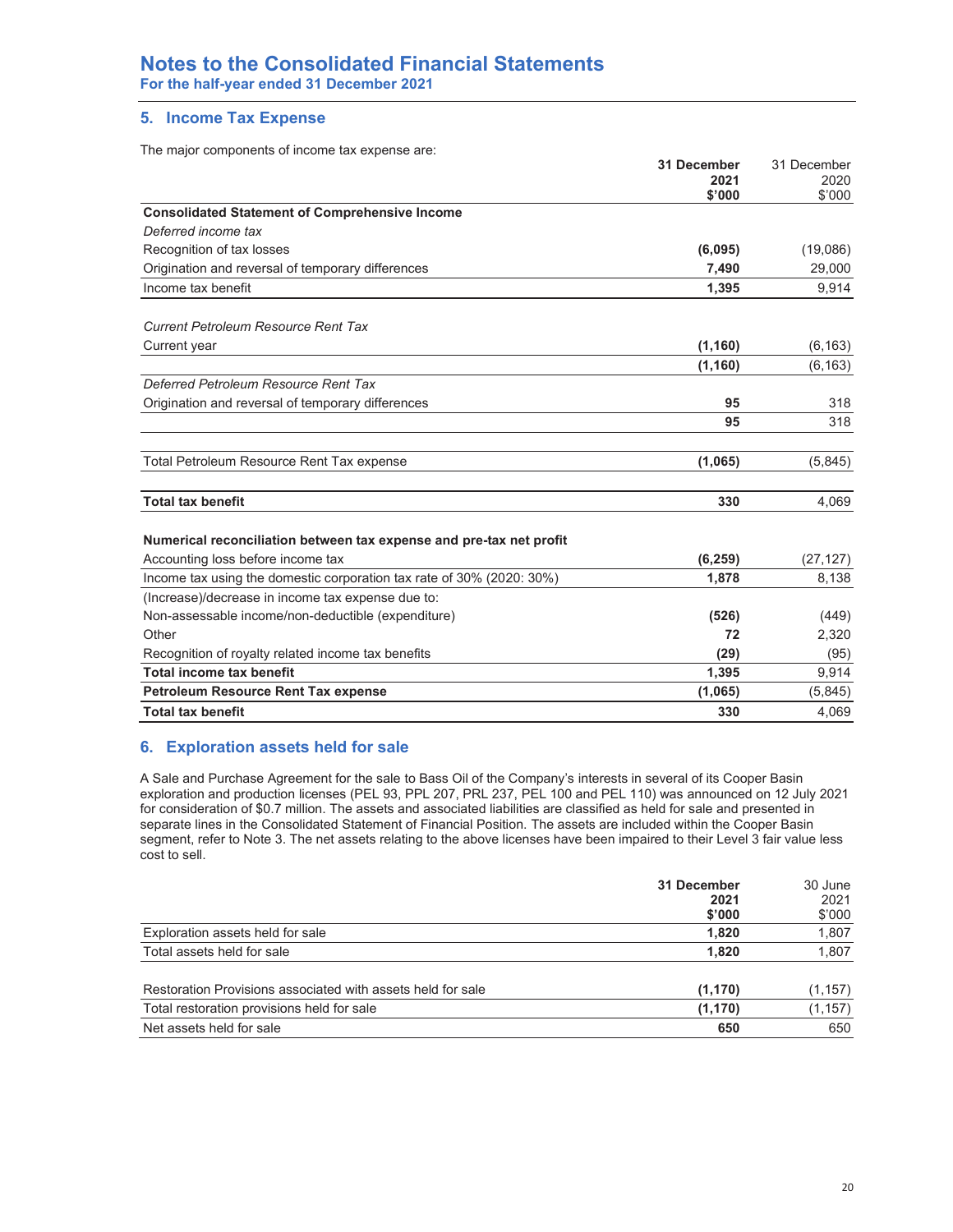## **7. Exploration and evaluation assets**

|                                                                    | 31 December |
|--------------------------------------------------------------------|-------------|
|                                                                    | 2021        |
|                                                                    | \$'000      |
| Reconciliation of carrying amounts at beginning and end of period: |             |
| Carrying amount at beginning of period                             | 159.443     |
| Additions <sup>1</sup>                                             | 1.547       |
| Exploration and evaluation expense                                 | (114)       |
| Exploration expenditure classified as held for sale                | (13)        |
| Carrying amount at end of period                                   | 160,863     |
| $\sim$ $\sim$ $\sim$                                               |             |

1 Includes impact on restoration assets following changes in future restoration provision assumptions.

During the half-year the Group's exploration assets were assessed for impairment indicators in accordance with AASB 6 *Exploration for and Evaluation of Mineral Resources*. There were no indicators of impairment identified, therefore no impairment expense was recognised.

## **8. Oil and Gas assets**

|                                                                    | 31 December<br>2021<br>\$'000 |
|--------------------------------------------------------------------|-------------------------------|
| Reconciliation of carrying amounts at beginning and end of period: |                               |
| Carrying amount at beginning of period                             | 570,178                       |
| Additions <sup>1</sup>                                             | 896                           |
| Amortisation                                                       | (23, 450)                     |
| Carrying amount at end of period                                   | 547,624                       |
| Cost                                                               | 760,418                       |
| Accumulated amortisation & impairment                              | (212, 794)                    |
| Total                                                              | 547.624                       |

 $1$  Includes impact on restoration assets following changes in future restoration provision assumptions.

During the half-year the Group's oil and gas assets were assessed for impairment indicators in accordance with AASB 136 *Impairment of Assets*. There were no impairment indicators present, therefore no impairment was recognised on oil and gas assets.

## **9. Provisions**

|                                | 31 December<br>2021<br>\$'000 | 30 June<br>2021<br>\$'000 |
|--------------------------------|-------------------------------|---------------------------|
| <b>Current Liabilities</b>     |                               |                           |
| Employee provisions            | 2,806                         | 2,459                     |
| Restoration provisions         | 11,961                        | 7,994                     |
|                                | 14,767                        | 10,453                    |
| <b>Non-Current Liabilities</b> |                               |                           |
| Employee provisions            | 345                           | 441                       |
| Restoration provisions         | 342,401                       | 355,652                   |
|                                | 342,746                       | 356,093                   |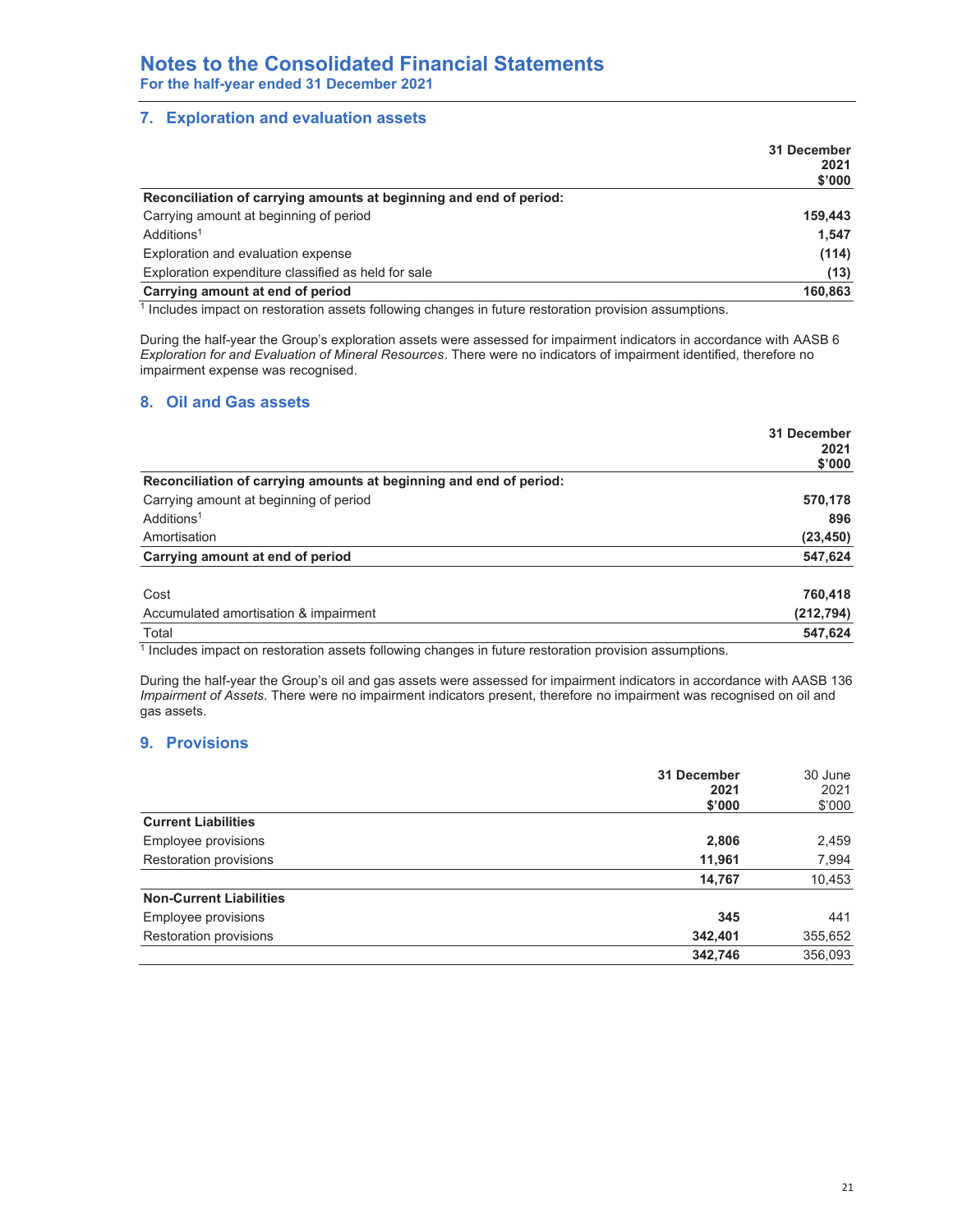### **9.** Provisions continued

|                                                                   | 31 December |
|-------------------------------------------------------------------|-------------|
|                                                                   | 2021        |
|                                                                   | \$'000      |
| Movement in carrying amount of the current restoration provision: |             |
| Carrying amount at beginning of period                            | 7,994       |
| Restoration expenditure incurred                                  | (1, 333)    |
| Transferred from non-current provisions                           | 5,300       |
| Carrying amount at end of period                                  | 11,961      |

### **Movement in carrying amount of the non-current restoration provision:**

| Carrying amount at beginning of period                    | 355,652   |
|-----------------------------------------------------------|-----------|
| New provisions and changes in restoration assumptions (i) | 863       |
| Transferred to current provisions                         | (5,300)   |
| Increase through accretion                                | 1.975     |
| Change in discount rate                                   | (10, 776) |
| Restoration expenditure classified as held for sale       | (13)      |
| Carrying amount at end of period                          | 342.401   |

(i) Changes in restoration assumptions results from a change in the discount rate and changes in gross cost estimates.

The discount rate used in the calculation of the provisions as at 31 December 2021 ranged from 0.27% to 2.40% (30 June 2021: 0.05% to 2.25%) reflecting a risk-free rate that aligns to the timing of restoration obligations. The increase in the riskfree rate reflects the change in Australian government bond rates since the last assessment.

## **10. Leases**

#### **The Group as a lessee**

The Group has lease contracts for properties with lease terms of between 1-11 years and fixed monthly payments. The Group also has certain leases with lease terms of 12 months or less and low value leases.

#### **Right-of-use assets**

|                                                                    | 31 December |
|--------------------------------------------------------------------|-------------|
|                                                                    | 2021        |
|                                                                    | \$'000      |
| Reconciliation of carrying amounts at beginning and end of period: |             |
| Carrying amount at beginning of period                             | 8,625       |
| Depreciation                                                       | (552)       |
| Carrying amount at end of period                                   | 8,073       |
| Cost                                                               | 10,858      |
| Accumulated depreciation                                           | (2,785)     |
| Carrying amount at end of period                                   | 8,073       |
| <b>Lease liabilities</b>                                           |             |
|                                                                    | 31 December |
|                                                                    | 2021        |
|                                                                    | \$'000      |
| Reconciliation of carrying amounts at beginning and end of period: |             |
| Carrying amount at beginning of period                             | 12,004      |
| Accretion of interest                                              | 283         |
| Payments                                                           | (838)       |
| Carrying amount at end of period                                   | 11,449      |
| Current                                                            | 1,196       |
| Non-Current                                                        | 10,253      |
|                                                                    |             |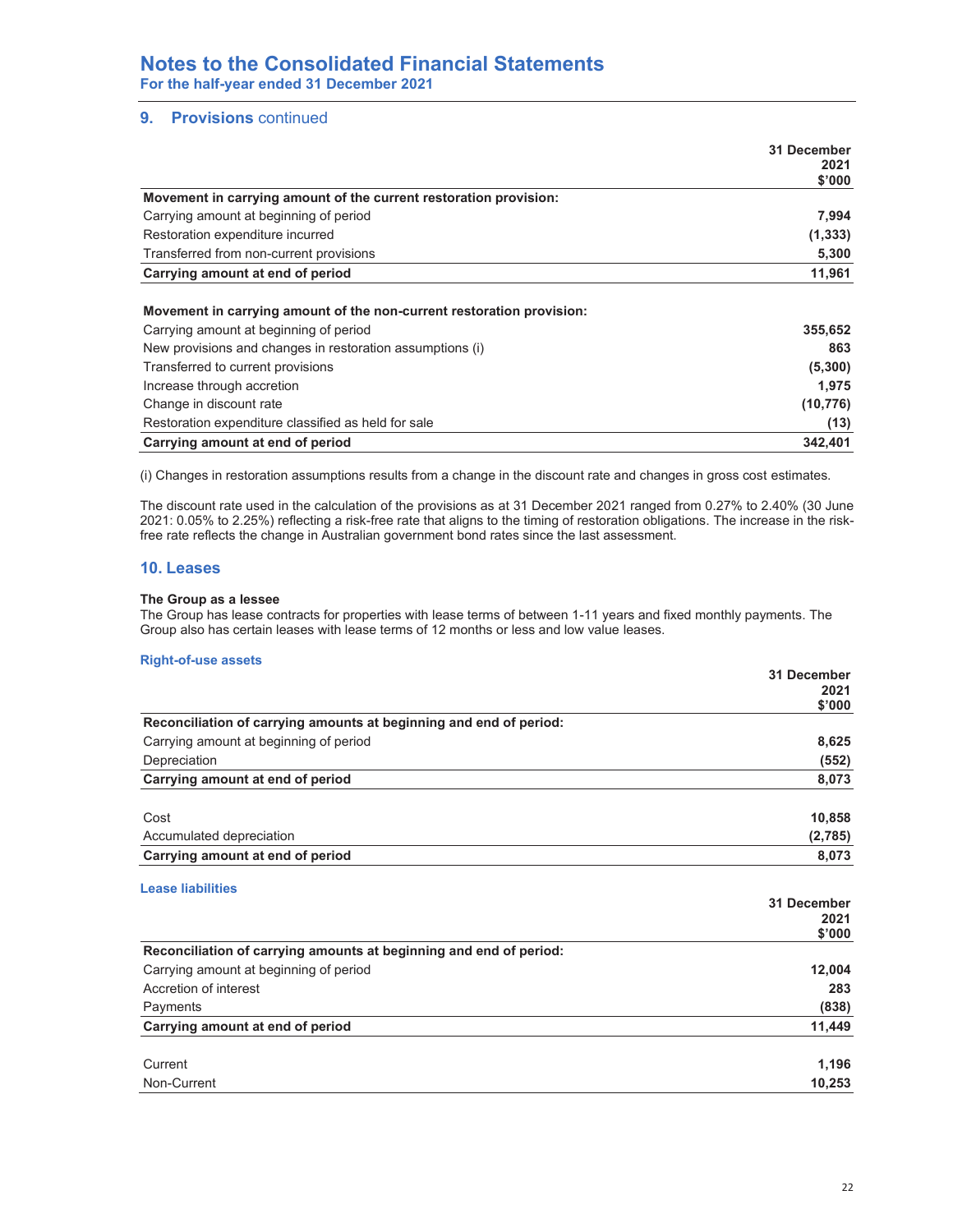### **11. Interest bearing loans and borrowings**

| 31 December                      | 30 June          |
|----------------------------------|------------------|
|                                  | 2021<br>2021     |
|                                  | \$'000<br>\$'000 |
| Current bank debt                | 60,000<br>65,000 |
| Non-current bank debt<br>139,000 | 158,000          |

In August 2017, Cooper Energy negotiated a \$250.0 million senior secured Reserve Based Lending Facility, principally to fund the Sole Gas Project, and a senior secured \$15.0 million working capital facility. Cooper Energy is in compliance with all covenants at 31 December 2021. A summary of the Group's secured facilities is included below.

| Reserve Based Lending Facility<br>Australian dollars<br>\$204.0 million (30 June 2021: \$218.0 million)<br>\$204.0 million (30 June 2021: \$218.0 million)<br>\$204.0 million (30 June 2021: \$218.0 million)<br>4.33% floating<br>$2021 - 2024$ |
|--------------------------------------------------------------------------------------------------------------------------------------------------------------------------------------------------------------------------------------------------|
| <b>Working Capital Facility</b><br><b>Australian Dollars</b><br>\$15.0 million (30 June 2021: \$15 million)<br>\$9.7 million (30 June 2021: \$8.8 million)<br>Nil (30 June 2021: Nil)<br>Nil<br>30 September 2024                                |
|                                                                                                                                                                                                                                                  |

1 As at 31 December 2021, \$204.0 million of the original facility limit of \$250.0 million remains available.

2 Repayment profile based on the facility repayment schedule, the reserves profile of the Sole Gas Project and the facility maturity date.

 $3$  As at 31 December 2021, no cash amounts have been drawn, \$9.7 million has been utilised by way of bank guarantees.

### **12. Net finance costs**

|                                                 | 31 December<br>2021<br>\$'000 | 31 December<br>2020<br>\$'000 |
|-------------------------------------------------|-------------------------------|-------------------------------|
| <b>Finance Income</b>                           |                               |                               |
| Interest income                                 | 228                           | 313                           |
| <b>Finance Costs</b>                            |                               |                               |
| Accretion of restoration provision              | (1, 975)                      | (1,662)                       |
| Accretion of success fee liability              | (9)                           | (9)                           |
| Finance costs associated with lease liabilities | (283)                         | (308)                         |
| Interest expense                                | (4,676)                       | (5,330)                       |
| <b>Total finance costs</b>                      | (6, 943)                      | (7,309)                       |
| <b>Net finance costs</b>                        | (6, 715)                      | (6,996)                       |

## **13. Contributed equity**

|                                                                         | 31 December      | 30 June |
|-------------------------------------------------------------------------|------------------|---------|
|                                                                         | 2021             | 2021    |
|                                                                         | \$'000           | \$'000  |
| <b>Ordinary shares</b>                                                  |                  |         |
| Issued and fully paid                                                   | 478,261          | 477,675 |
|                                                                         |                  |         |
|                                                                         | <b>Thousands</b> | \$'000  |
| Movement in ordinary shares on issue                                    |                  |         |
| At 1 July 2021                                                          | 1,631,026        | 477,675 |
| Issuance of shares for Performance Rights and Share Appreciation Rights | 1.708            | 586     |
| At 31 December 2021                                                     | 1,632,734        | 478,261 |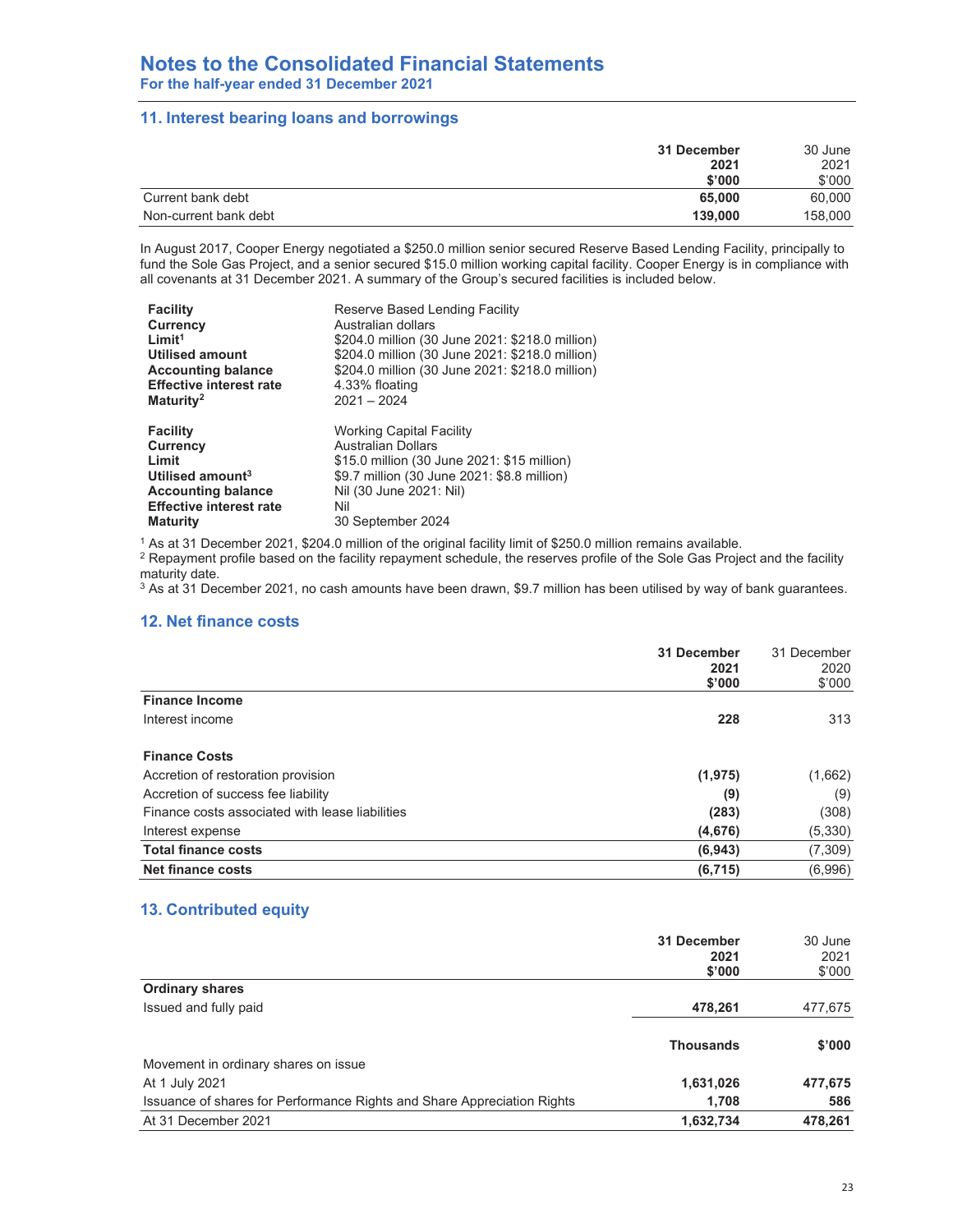## **14. Financial Instruments**

#### **Fair value hierarchy**

All financial instruments for which fair value is recognised or disclosed are categorised within the fair value hierarchy, described as follows, and based on the lowest level input that is significant to the fair value measurement as a whole:

- **Level 1** Quoted market prices in an active market (that are unadjusted) for identical assets or liabilities
- Level 2 Valuation techniques (for which the lowest level input that is significant to the fair value measurement is directly or indirectly observable)
- **Level 3** Valuation techniques (for which the lowest level input that is significant to the fair value measurement is unobservable)

For financial instruments that are recognised at fair value on a recurring basis, the Group determines whether transfers have occurred between levels in the hierarchy by re-assessing categorisation (based on the lowest level input that is significant to the fair value measurement as a whole) at the end of each reporting period.

Set out below are the carrying amounts and fair values of financial instruments held by the Group:

|                                       |       | <b>Carrying amount</b> |         | <b>Fair value</b> |         |
|---------------------------------------|-------|------------------------|---------|-------------------|---------|
|                                       |       | 31 December            | 30 June | 31 December       | 30 June |
|                                       | Level | 2021                   | 2021    | 2021              | 2021    |
| Consolidated                          |       | \$'000                 | \$'000  | \$'000            | \$'000  |
| <b>Financial assets</b>               |       |                        |         |                   |         |
| Trade and other receivables           | 2     | 22,308                 | 32.105  | 22.308            | 32,105  |
| Equity instruments                    | 1     | 1.049                  | 1.252   | 1.049             | 1.252   |
| Escrow proceeds receivable            | 2     | 8,655                  | 9,712   | 8,655             | 9,712   |
| <b>Financial liabilities</b>          |       |                        |         |                   |         |
| Trade and other payables              | 2     | 31,730                 | 34.374  | 31.730            | 34,374  |
| Success fee financial liability       | 3     | 3.468                  | 3.582   | 3.468             | 3.582   |
| Interest bearing loans and borrowings | 2     | 204.000                | 218,000 | 203.942           | 216.802 |

The following summarises the significant methods and assumptions used in estimating the fair values of financial instruments:

#### **Equity instruments**

Equity instruments are not held for trading and measured at fair value through other comprehensive income based on an irrevocable election made at inception on an instrument basis and are initially recognised at fair value plus any directly attributable transaction costs. After initial recognition, investments are remeasured to fair value determined by reference to their quoted market price on a prescribed equity stock exchange at the reporting date, and hence is a Level 1 fair value measurement.

Changes in the fair value of equity investments are recognised as a separate component of equity and not recycled to profit and loss at any stage. Any dividends received are reflected in profit or loss.

#### **Escrow proceeds receivable**

During the 2018 financial year, the Group completed the sale of OGPP to APA Group. A portion of proceeds from the sale is held in escrow, to be released upon certain conditions being satisfied. Amounts held in escrow are measured at amortised cost in the Consolidated Statement of Financial Position. During the period, a portion of these funds were used to pay the Group's share of OGPP reconfiguration and commissioning works.

#### **Success fee financial liability**

The success fee liability is the fair value of the Group's liability to pay a \$5.0 million success fee upon the commencement of commercial production of hydrocarbons on the Group's VIC/RL 13-15 assets acquired on 7 May 2014. The significant unobservable (level 3) valuation inputs for the success fee financial liability includes: a probability of 33% that no payment is made and a probability of 67% the payment is made in 2024. The discount rate used in the calculation of the liability as at 31 December 2021 equalled 1.09% (30 June 2021: 0.52%). The financial liability is measured at fair value through profit and loss and valued using a discounted cash flow model and the value is sensitive to changes in discount rate and probability of payment. Significant changes in any of the significant unobservable inputs would result in significantly higher or lower fair value measurement.

### **15. Subsequent events**

There are no significant events subsequent to 31 December 2021 at the date of this report.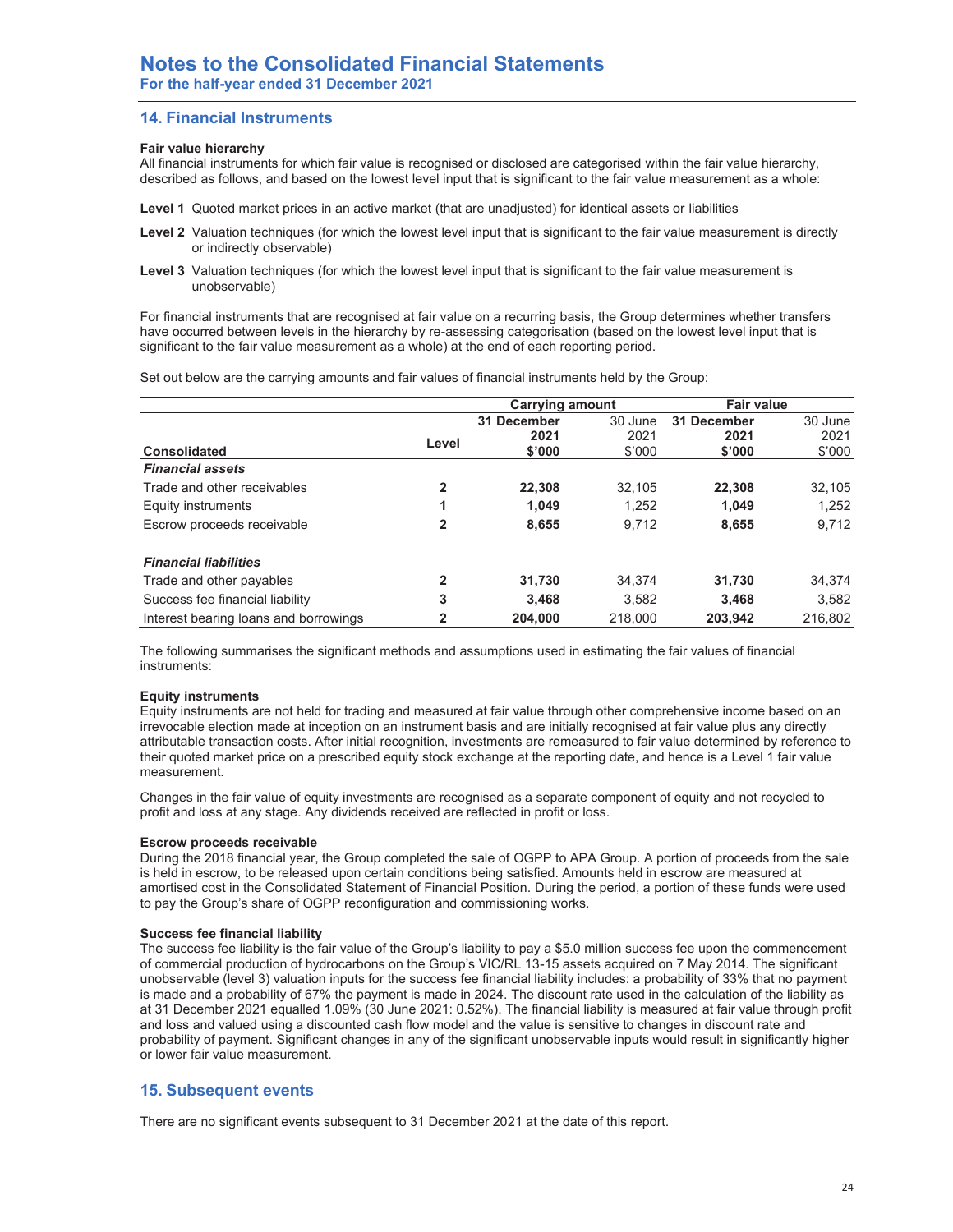## **Directors' Declaration**

In accordance with a resolution of the directors of Cooper Energy Limited, we state that:

In the opinion of the directors:

- a) the financial statements and notes of the consolidated entity are in accordance with the Corporations Act 2001, including:
	- i) giving a true and fair view of the financial position at 31 December 2021 and the performance for the half-year ended on that date of the consolidated entity; and
	- ii) complying with Accounting Standard AASB 134 *Interim Financial Reporting* and Corporations Regulations 2001; and
- b) there are reasonable grounds to believe that the Group will be able to pay its debts as and when they become due and payable.

On behalf of the Board

John Cande

Mr John C Conde AO **Mr David P Maxwell**<br> **Chairman** Chairman Chairman Chairman Chairman Chairman Chairman Chairman Chairman Chairman Chairman Chairman Chai

March 1. Marchel

**Managing Director** 

21 February 2022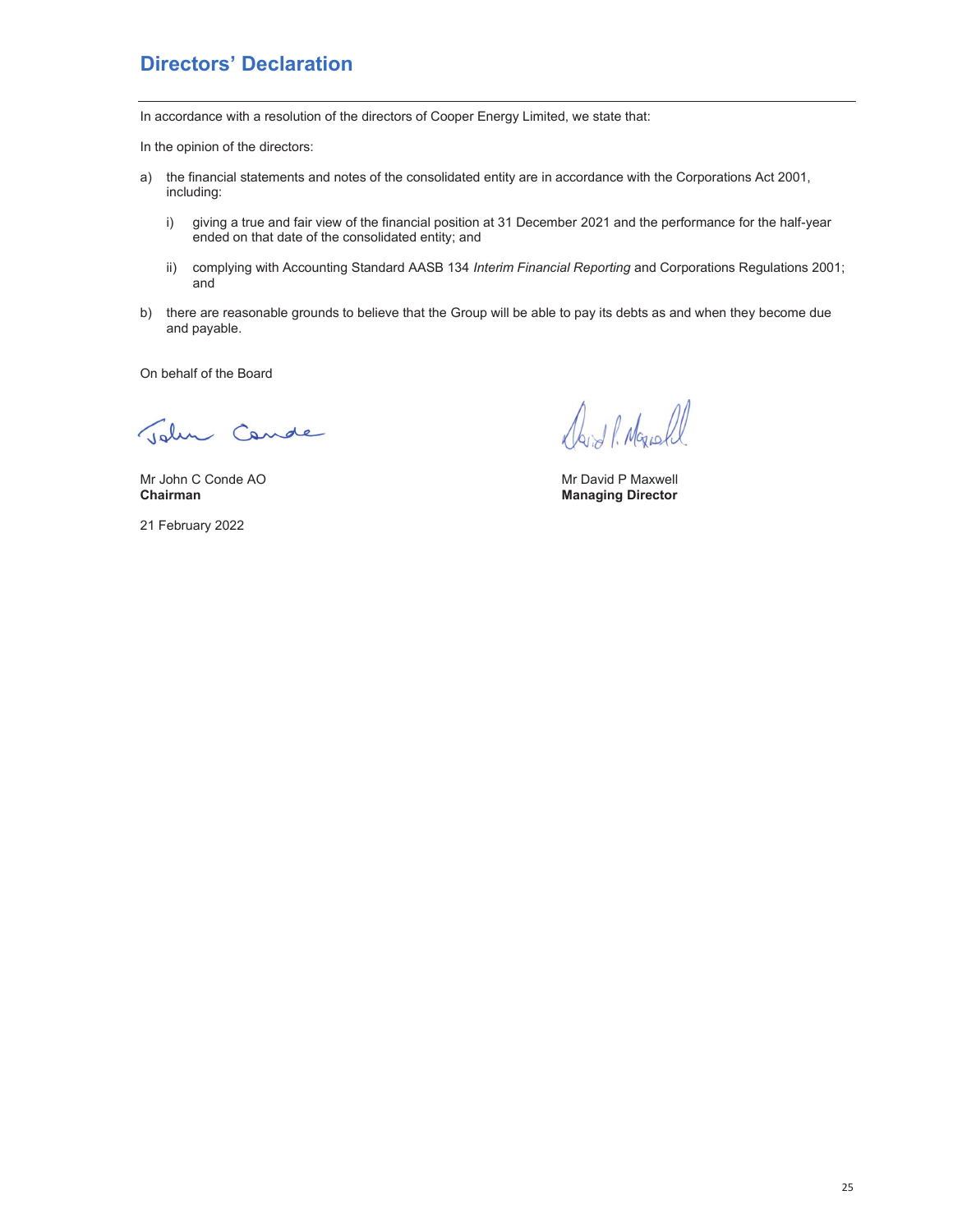

Ernst & Young 121 King William Street Adelaide SA 5000 Australia GPO Box 1271 Adelaide SA 5001

Tel: +61 8 8417 1600 Fax: +61 8 8417 1775 ey.com/au

## **Independent Auditor's Review Report to the Members of Cooper Energy Limited**

## **Conclusion**

We have reviewed the accompanying half-year financial report of Cooper Energy Limited (the Company) and its subsidiaries (collectively the Group), which comprises the consolidated statement of financial position as at 31 December 2021, the consolidated statement of comprehensive income, consolidated statement of changes in equity and consolidated statement of cash flows for the half-year ended on that date, notes comprising a summary of significant accounting policies and other explanatory information, and the directors' declaration.

Based on our review, which is not an audit, we have not become aware of any matter that makes us believe that the half-year financial report of the Group does not comply with the *Corporations Act 2001*, including:

- a) giving a true and fair view of the consolidated financial position of the Group as at 31 December 2021 and of its consolidated financial performance for the half-year ended on that date; and
- b) complying with Accounting Standard AASB 134 *Interim Financial Reporting* and the *Corporations Regulations 2001*.

## **Basis for Conclusion**

We conducted our review in accordance with ASRE 2410 *Review of a Financial Report Performed by the Independent Auditor of the Entity* (ASRE 2410). Our responsibilities are further described in the *Auditor's responsibilities for the review of the half-year financial report* section of our report. We are independent of the Group in accordance with the auditor independence requirements of the *Corporations Act 2001* and the ethical requirements of the Accounting Professional and Ethical Standards Board's APES 110 *Code of Ethics for Professional Accountants* (*including Independence Standards)* (the Code) that are relevant to our audit of the annual financial report in Australia. We have also fulfilled our other ethical responsibilities in accordance with the Code.

## **Directors' Responsibilities for the Half-Year Financial Report**

The directors of the Company are responsible for the preparation of the half-year financial report that gives a true and fair view in accordance with Australian Accounting Standards and the *Corporations Act 2001* and for such internal control as the directors determine is necessary to enable the preparation of the half-year financial report that gives a true and fair view and is free from material misstatement, whether due to fraud or error.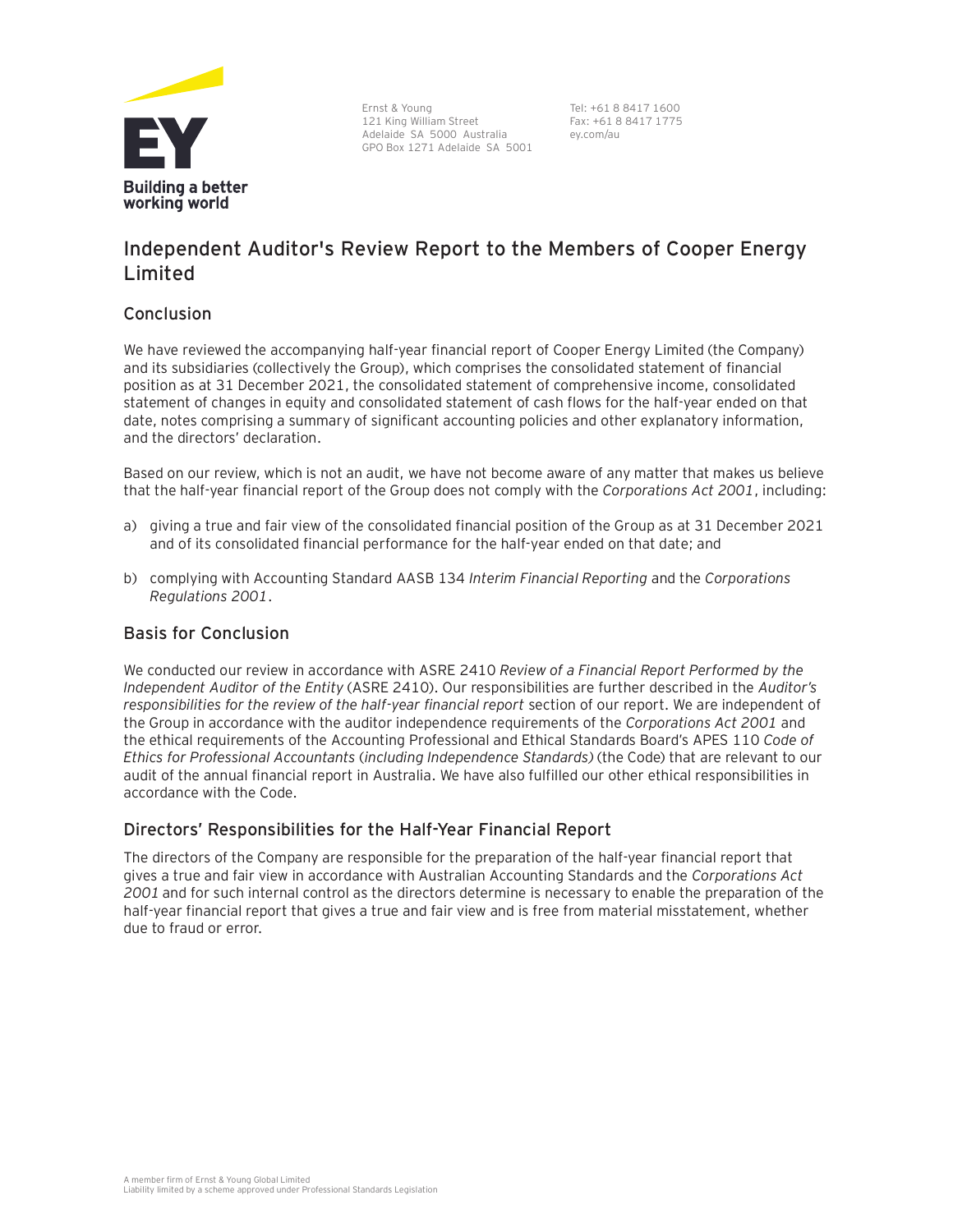

## **Auditor's Responsibilities for the Review of the Half-Year Financial Report**

Our responsibility is to express a conclusion on the half-year financial report based on our review. ASRE 2410 requires us to conclude whether we have become aware of any matter that makes us believe that the half-year financial report is not in accordance with the *Corporations Act 2001* including giving a true and fair view of the Group's financial position as at 31 December 2021 and its performance for the half-year ended on that date, and complying with Accounting Standard AASB 134 *Interim Financial Reporting* and the *Corporations Regulations 2001*.

A review of a half-year financial report consists of making enquiries, primarily of persons responsible for financial and accounting matters, and applying analytical and other review procedures. A review is substantially less in scope than an audit conducted in accordance with Australian Auditing Standards and consequently does not enable us to obtain assurance that we would become aware of all significant matters that might be identified in an audit. Accordingly, we do not express an audit opinion.

Ernel-2 Young

Ernst & Young

Danger Holl

Darryn Hall Partner Adelaide 21 February 2022